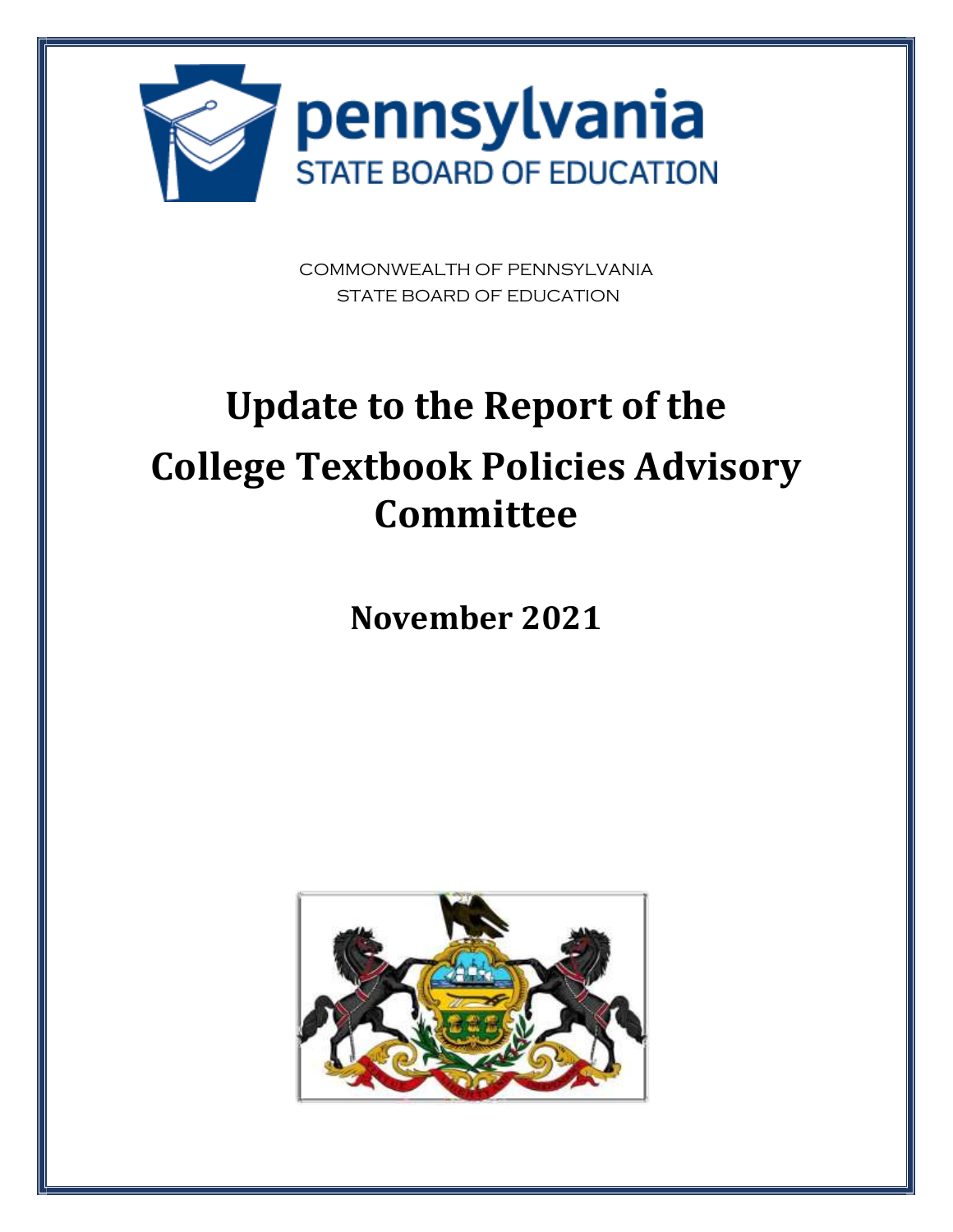

### 333 Market Street **|** 1st Floor **|** Harrisburg, PA 17126-0333 [ra-stateboardofed@pa.gov](mailto:ra-stateboardofed@pa.gov) **|** 717-787-3787

#### **BOARD MEMBERS**  Karen Farmer White, Chair

Hon. Carol Aichele Mr. James Agras Mr. Nathan Barrett Dr. Jamie Bracey-Green Ms. Reva Gandhi Ms. Sandra Dungee Glenn Hon. Maureen Lally-Green Ms. Sarah Jordan Rep. Mark Longietti Rep. Curtis Sonney Sen. Scott Martin Ms. Taiba Sultana Ms. Eva Rankin Sen. Lindsey Williams

#### **Council of Basic Education Council of Higher Education**

Dr. A. Lee Williams, Chair Dr. Jonathan Peri, Chairperson Dr. Jeffrey Keeling Dr. Pamela J. Gunter-Smith

#### **Chief Education Officer**

Dr. Noe Ortega, Secretary of Education

#### **Professional Standards and Practices Committee**

Myron Yoder, Chairperson Pro Tempore

#### **Board Staff**

Karen Molchanow, Executive Director

Stephanie Jones, Administrative Officer

Thomas Howell, Esq.

*Deputy General Counsel and Legal Counsel*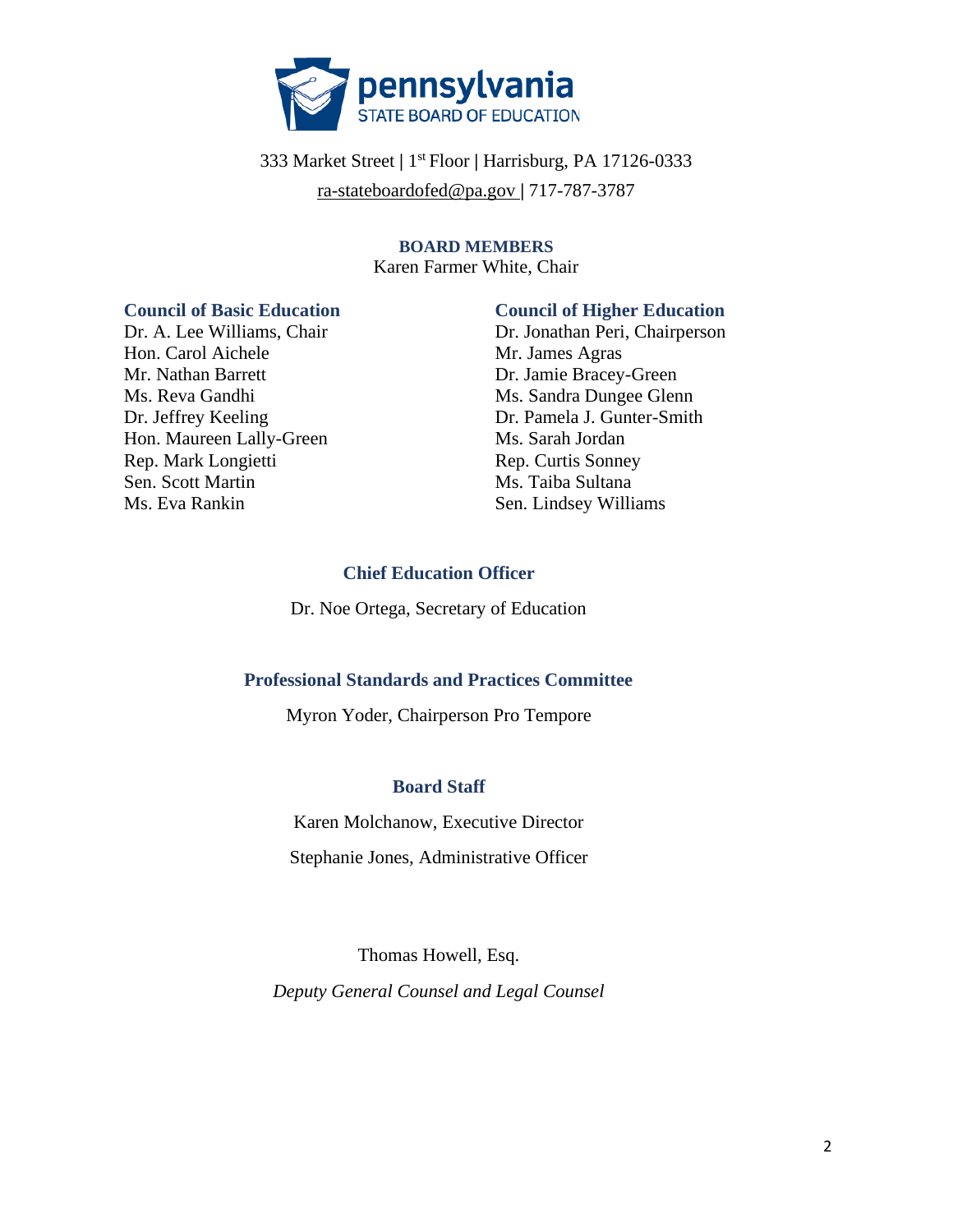#### **College Textbook Policies Advisory Committee Members**

Tanya I. Garcia, Ph.D., Committee Chairwoman PA Department of Education | Acting Deputy Secretary and Commissioner of Postsecondary and Higher Education (November 2020 – present)

Dr. Jonathan Peri Chairman, Council of Higher Education, PA State Board of Education

#### **Faculty Representatives**

Dr. George Sirrakos (Kutztown, PASSHE Faculty Member) Ms. Rebecca Waltz (Penn State Faculty Member) Dr. Fern Brody (University of Pittsburgh Faculty Member) Dr. Robert Millette (Lincoln University Faculty Member) Dr. Jay Sinha (Temple University Faculty Member) Mr. Michael Dittman (Butler County Community College Faculty Member) Ms. Cherie L. Crosby (Manor College Faculty Member)

#### **Student Representatives**

Ms. Mailinh Dang (University of Pittsburgh) Ms. Taiba Sultana (Northampton Community College)

#### **Legislative Representatives**

Ms. Megan Winters (Representing Senator Lindsey Williams) Ms. Cindy Urban (Representing Senator Scott Martin Ms. Christine Seitz (Representing Representative Curtis Sonney) Ms. Alycia M. Laureti (Representing Representative Mark Longietti)

#### **Bookstore/Publisher Representatives**

Ms. Elizabeth Morris (Bryn Mawr, Campus College Bookstore representative) Ms. Cathy Pacheco (Barnes & Noble, Penn State University Online College Bookstore representative) Mr. Jesse Gutierrez (McGraw Hill) Mr. Jeff Goldman (Pearson)

3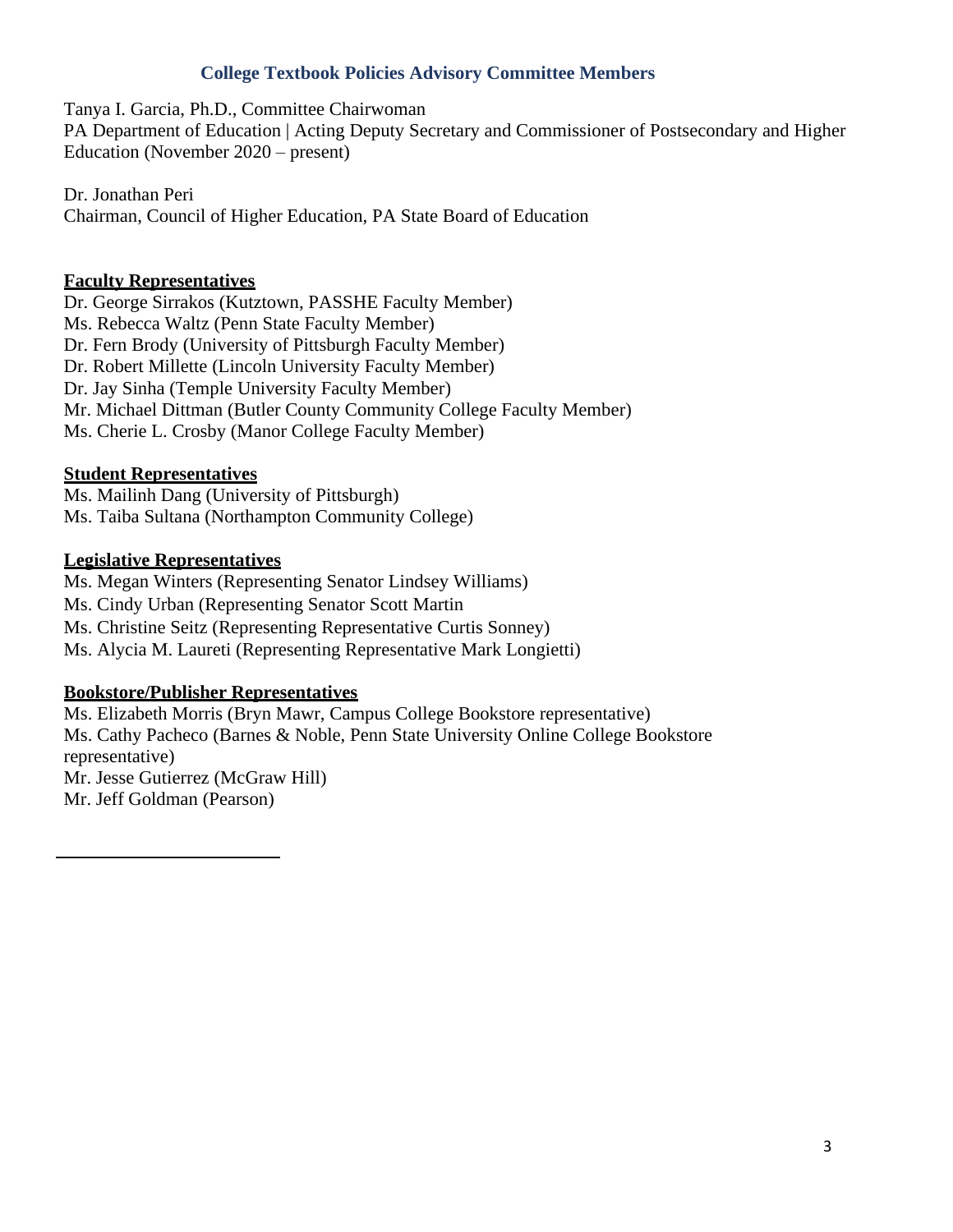## **Table of Contents**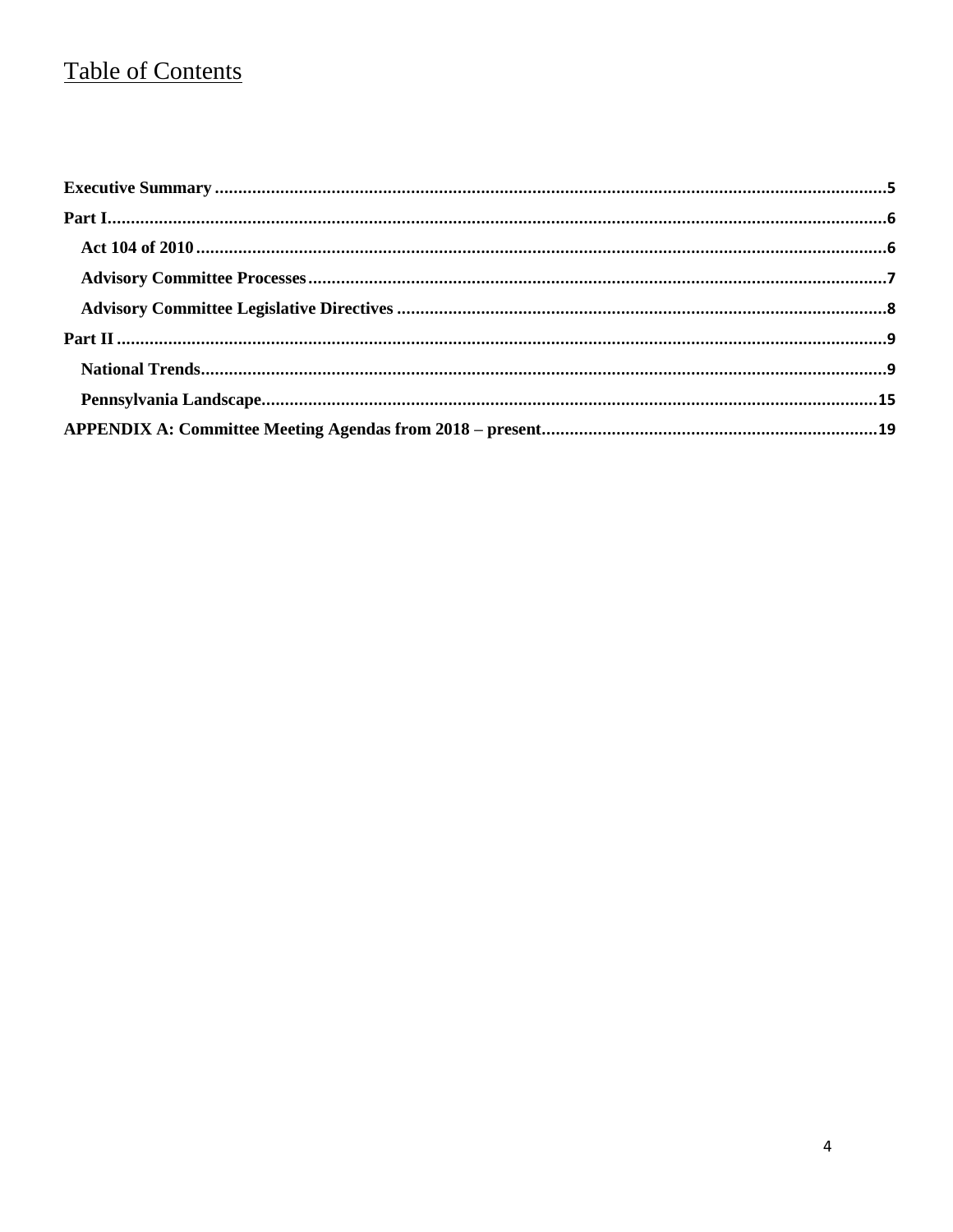#### <span id="page-4-0"></span>Executive Summary

In 2010, Pennsylvania adopted the College Textbook Affordability, Accountability and Accessibility Act, Article XX-F of Act 104. This legislation requires institutions of higher education to coordinate efforts with bookstores, faculty members, and textbook publishers to lower the cost of college textbooks.

Specifically, the Textbook Affordability Act:

- Requires textbook publishers to provide information for faculty members on how other editions differ;
- Asks faculty members to consider the least costly textbook option for their students;
- Requires book publishers to take steps to make textbooks available in digital form by 2020;
- Encourages universities to operate textbook-rental programs, and;
- Make to the maximum extent practicable required and recommended college textbook and supplemental material listings widely available to students during registration.

The work done to date in Pennsylvania, and in national trends, shows this work is being completed and students are benefiting from lower costs and buying options, varied modalities (eBooks v. print), and through open education resources (OER).

As outlined in Part II, Article XX-F of Act 104 established the College Textbook Policies Advisory Committee as a Standing Committee of the State Board of Education. This committee was charged with producing an initial report for the Governor, the State Board of Education, and House and Senate Education Committees in 2012, and is required to update its report every three years thereafter.

This update will report on the activity in which the committee has participated over the past three years, and will highlight both national and state trends, policies, and practices for improving textbook costs. Nationally, new print and packaged textbook prices increase by 12 percent with each new edition; prices for used textbooks, eBooks, rental programs, inclusive access materials have increased; and there has been an expansion of inclusive access and open education resources (OER).<sup>1</sup> However, recent reports indicate a significant decrease in prices and the average annual spending on required course materials. The higher education community, publishers, and bookstores appear to be making progress in addressing high costs through a variety of innovations and strategies.

A sustained focus on improving textbook costs remains critical in Pennsylvania. In 2018, the State Board of Education formally adopted a postsecondary attainment goal for the commonwealth to have 60 percent of the population ages 25-64 hold a postsecondary degree or industry-recognized credential by 2025, with a particular focus on closing attainment gaps for historically underrepresented populations. Meeting this goal and ensuring that Pennsylvanians have equitable access to a postsecondary education necessitates the identification and examination of *all* costs that may prevent a student from successfully attaining a postsecondary degree or industry-recognized credential.

 parts. Part I provides background information on the legislation and processes that have guided the efforts of This *Update to the Report of the College Textbook Policies Advisory Committee* is divided into two major the College Textbook Policies Advisory Committee over the past several years. Part II details the updated trends, policies, and practices that the Advisory Committee has identified and examined since the publication of the 2018 report.

<sup>&</sup>lt;sup>1</sup> (2021). Average Cost of College Textbooks from [EducationData.org](https://EducationData.org) retrieved from https://educationdata.org/average-cost-of-college-textbooks on 8/4/2021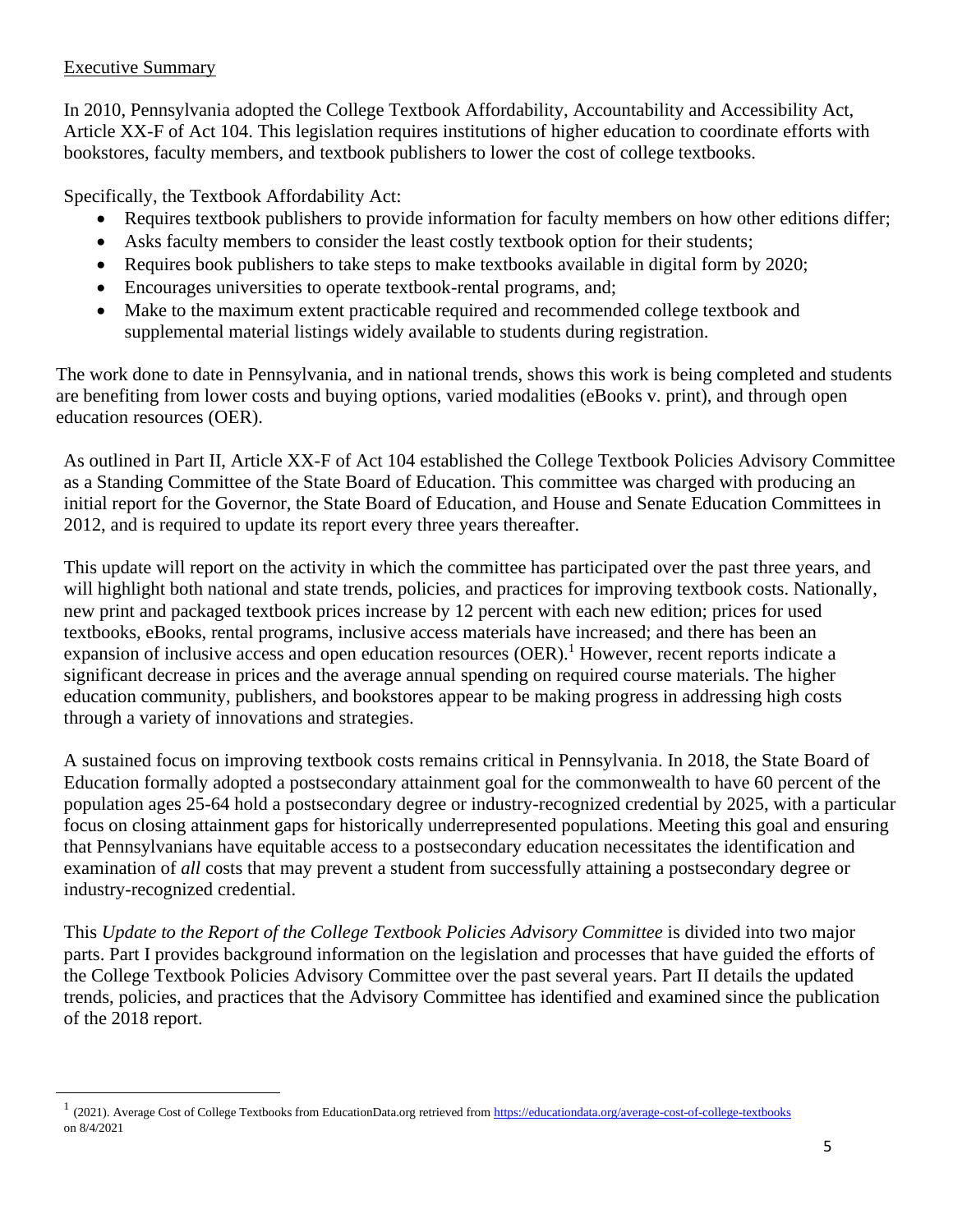#### <span id="page-5-0"></span>Part I

#### <span id="page-5-1"></span>Act 104 of 2010

Article XX-F of the Public School Code, the College Textbook Affordability, Accountability, and Accessibility Act, provides a roadmap for reducing the cost of textbooks. The legislation provides direction to publishers, faculty members, academic departments, and institutions of higher education to provide students with the most affordable options for course materials. Specifically, the legislation calls for representatives of stakeholder groups to examine state, national, and international policies and practices related to textbook affordability and subsequently provide recommendations on these policies and practices to reduce textbook costs.

Publishers are to provide faculty members or departments with copyright dates for the three previous editions of a textbook as well as the information that identifies content revisions between the editions, the availability of course materials in other formats, and the price to the campus bookstore at which course materials are made available. In addition, the legislation requires publishers to make bundle materials (textbooks and supplemental materials) available separately in most cases, so faculty can choose the exact materials they prefer for their classes. If the decision is made to use a custom textbook, the publisher is to provide the price of the custom textbook. Finally, by no later than January 1, 2020, individuals, firms, partnerships, or corporate publishers were to the extent practicable make their textbooks available for sale in electronic format when commercially reasonable.

Faculty members and academic departments should consider the following to accomplish the goals of Article XX-F:

- Use the least costly practice in assigning textbooks.
- Use course materials for a longer period of time when academically feasible.
- Work with bookstores to review timelines and processes involved in ordering and stocking course materials.
- Disclose textbook costs to students.
- Promote book buyback programs.
- Provide a statement detailing the required/recommended course materials and whether an earlier edition is suitable.
- Encourage participation in college textbook rental and inclusive-access programs, if one is available.

Institutions of higher education are required to provide all students with a list of all required/recommended course materials. This would include the International Standard Book Number (ISBN) for textbooks and supplemental materials for each course to be offered during the upcoming year. If the ISBN is not available, institutions should provide the author, title, edition, publisher, and copyright date for the textbook or supplemental material. This same information should be made available to on-campus and off-campus bookstores along with course enrollment information.

<span id="page-5-2"></span>Institutions are encouraged to provide students with information on guaranteed buyback programs (programs that predetermine the buyback price of a textbook and require the faculty member to use the textbook for multiple years), college textbook rental programs, used textbook purchase programs, college textbook buyback programs, and alternative content delivery programs. This also would include digital textbooks, other strategies for acquiring textbooks and supplemental materials, and on-campus and off-campus bookstore information. Institutions are encouraged to explore implementation of college textbook rental and inclusive-access programs if one is not already available.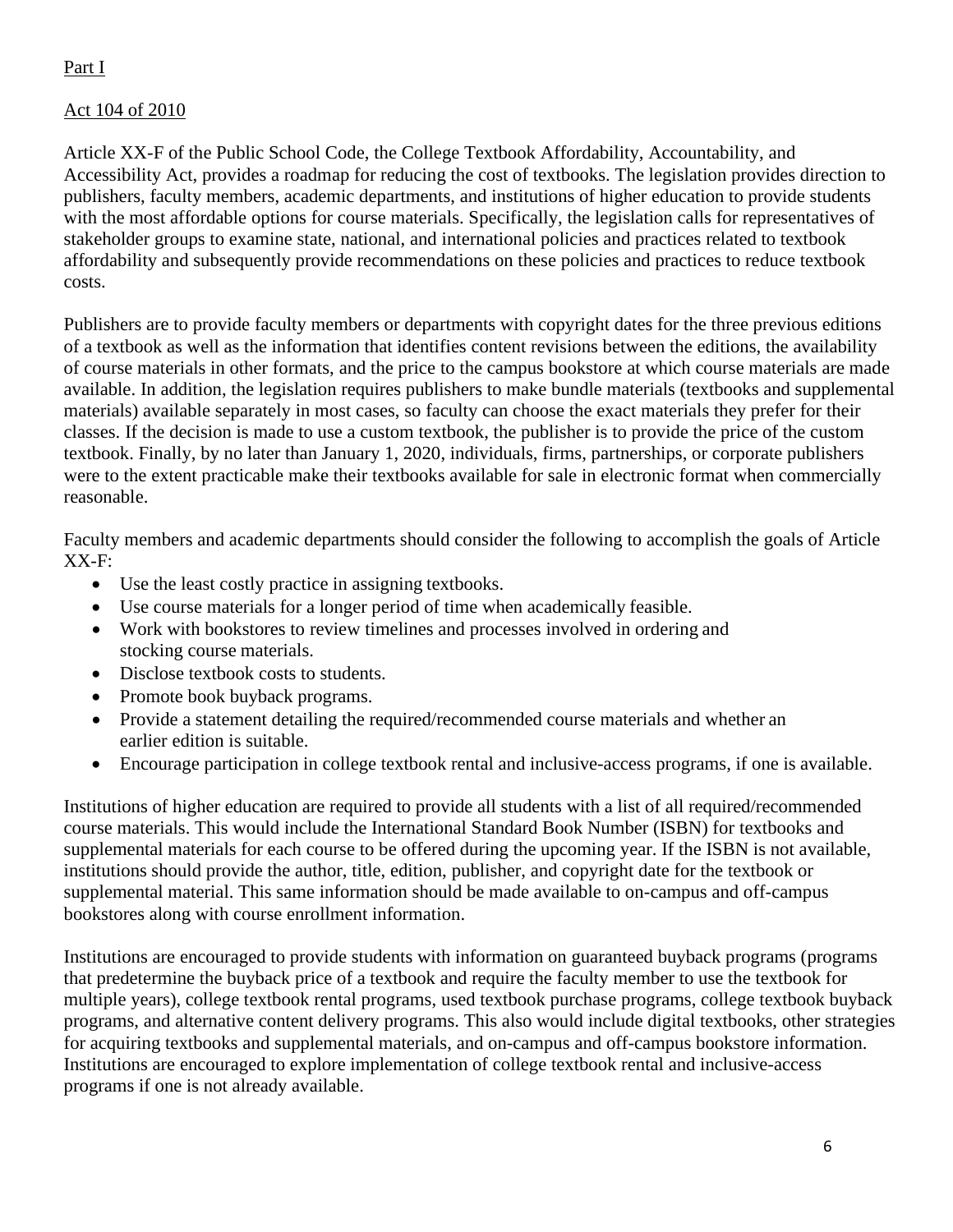#### Advisory Committee Processes

Article XX-F of the Public School Code establishes the College Textbook Policies Advisory Committee as a standing committee of the State Board of Education. The Advisory Committee must meet quarterly and is charged with examining national and international efforts related to college textbook affordability and accessibility. The product of this group's work is this report, which provides a survey of state and national trends in textbook affordability, best and emergent practices, and recommendations to improve textbook affordability. The Advisory Committee's initial report was published in May 2012 and was updated in 2015 and 2018. The Advisory Committee is now issuing the statutorily required update to that report, which is due every three years.

The composition of the 23-member Advisory Committee is defined in statute to include college students, faculty members, textbook publishers, textbook retailers, and members of the General Assembly. In addition, Act 104 identified the Chairperson of the State Board of Education's Council of Higher Education as an Advisory Committee member and designated the Deputy Secretary for Postsecondary and Higher Education as Advisory Committee Chair.

Since the previous report in 2018, the committee has met 13 times, both in person, via phone, and via video conference. Agendas are attached in Appendix A. Some meetings were very brief, and no formal agenda was distributed.

A subcommittee was formed in the spring of 2021, charged with drafting sections of this updated report. The subcommittee consisted of five members representing community colleges, Pennsylvania Department of Education staff, State Board of Education staff, and a book publisher. Each member was responsible for collecting and synthesizing research to draft a section of this 2021 update. The full draft was then sent to the Advisory Committee for review and approval.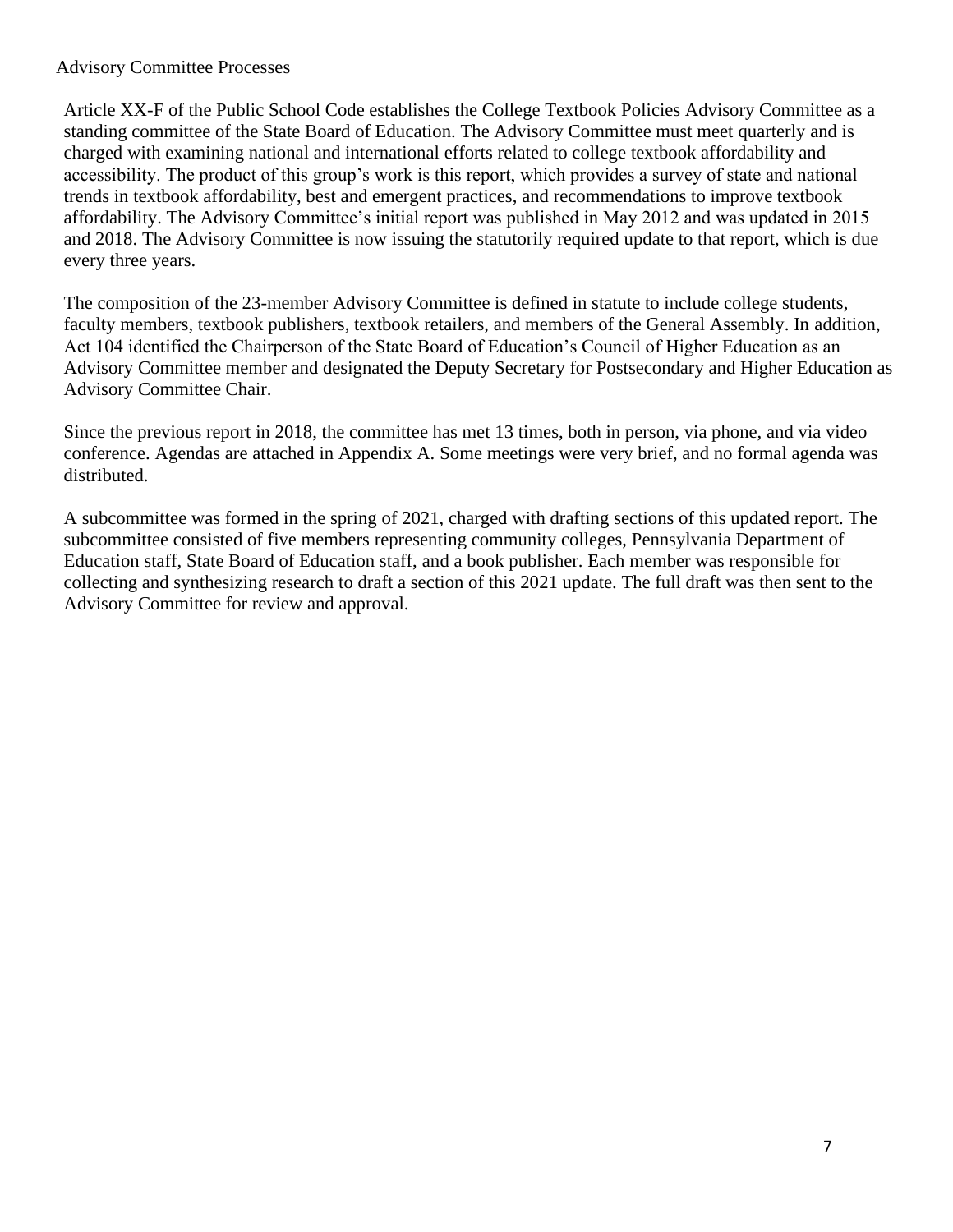#### <span id="page-7-0"></span>Advisory Committee Legislative Directives

The Advisory Committee was commissioned with examining state and national efforts related to college textbook affordability and accessibility, and to produce a report for the Governor, State Board of Education, and House and Senate Education Committees. Six legislative directives guide the efforts and recommendations of the Committee:

- Ensure students have access to affordable course materials by decreasing costs to students and enhancing transparency and disclosure.
- Identify ways to decrease the cost of college textbooks and supplemental materials while supporting the academic freedom of faculty members.
- Encourage college textbook publishers and distributors to work with faculty to promote understanding of the cost to students when purchasing faculty-selected college textbooks.
- Encourage innovation in the development and use of course materials, including opensource college textbooks and other open-source educational resources.
- Ensure that faculty members are informed of accurate and relevant pricing information for course materials, and that students are protected as a consumer group.
- Make recommendations to the General Assembly and the State Board of Education on how to strengthen existing state laws and regulations and to propose any additional and necessary state laws and regulations.

These directives have been addressed through the years as additional technology develops and resources expand.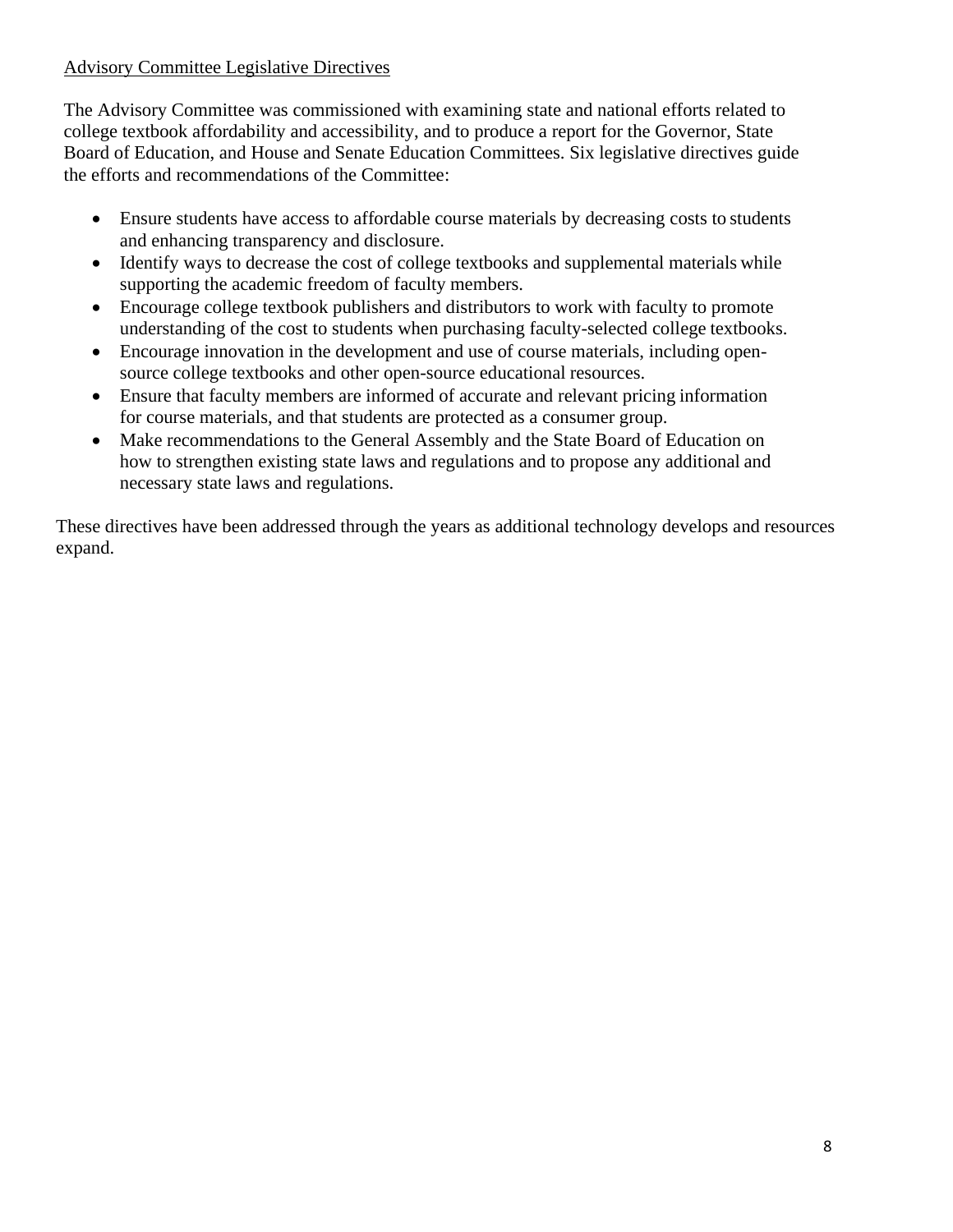#### <span id="page-8-0"></span>Part II

#### <span id="page-8-1"></span>National Trends

Since the last report was published in 2018, there has been broader adoption of electronic book resources, open education resources (OER), and inclusive-access models in addition to traditional textbook purchases.<sup>2</sup> COVID-19 also changed the textbook landscape in 2020-21 as spending increased from fall 2020 to spring 2021 but were down overall from past spending.<sup>3</sup> Encouragingly, there was a 15-percent decline in students skipping acquiring course material units last year. According to a survey by the U.S. Public Interest Research Group, a lack of reliable internet correlates with significant issues for course material access and student success.<sup>4</sup> Additionally, students that reported losing jobs and missing meals during the pandemic also reported skipping the purchasing of course materials.

As of 2020-21, average annual spending on required course material was \$456.00, a 35-percent drop from 2001-08 when students reported spending an average of \$701.00 (see Figure 1). As mentioned, it should be noted that spending for course materials have risen in spring 2021, but this could be because students reported taking more classes in the spring after programming may have been interrupted by COVID-19 for fall 2020 and more students were in-person for spring 2021.



#### **Figure 1: Annual Spending on Required Course Materials**

 *Figure 1: from National Association of College Stores Student Watch™ Attitudes and Behaviors toward Course Materials* 

<sup>&</sup>lt;sup>2</sup> Faculty Watch<sup>TM</sup> Attitudes and Behaviors toward Course Materials, 2020. National Association of College Stores, p. 4 <sup>2</sup> Faculty Watch™ Attitudes and Behaviors toward Course Materials, 2020. National Association of College Stores, p. 4<br><sup>3</sup> Student Watch™ Attitudes and Behaviors toward Course Materials, 2021. National Association of Coll

 4 Source: Fixing the Broken Textbook Market. U.S. Public Interest Research Group, 2021. 9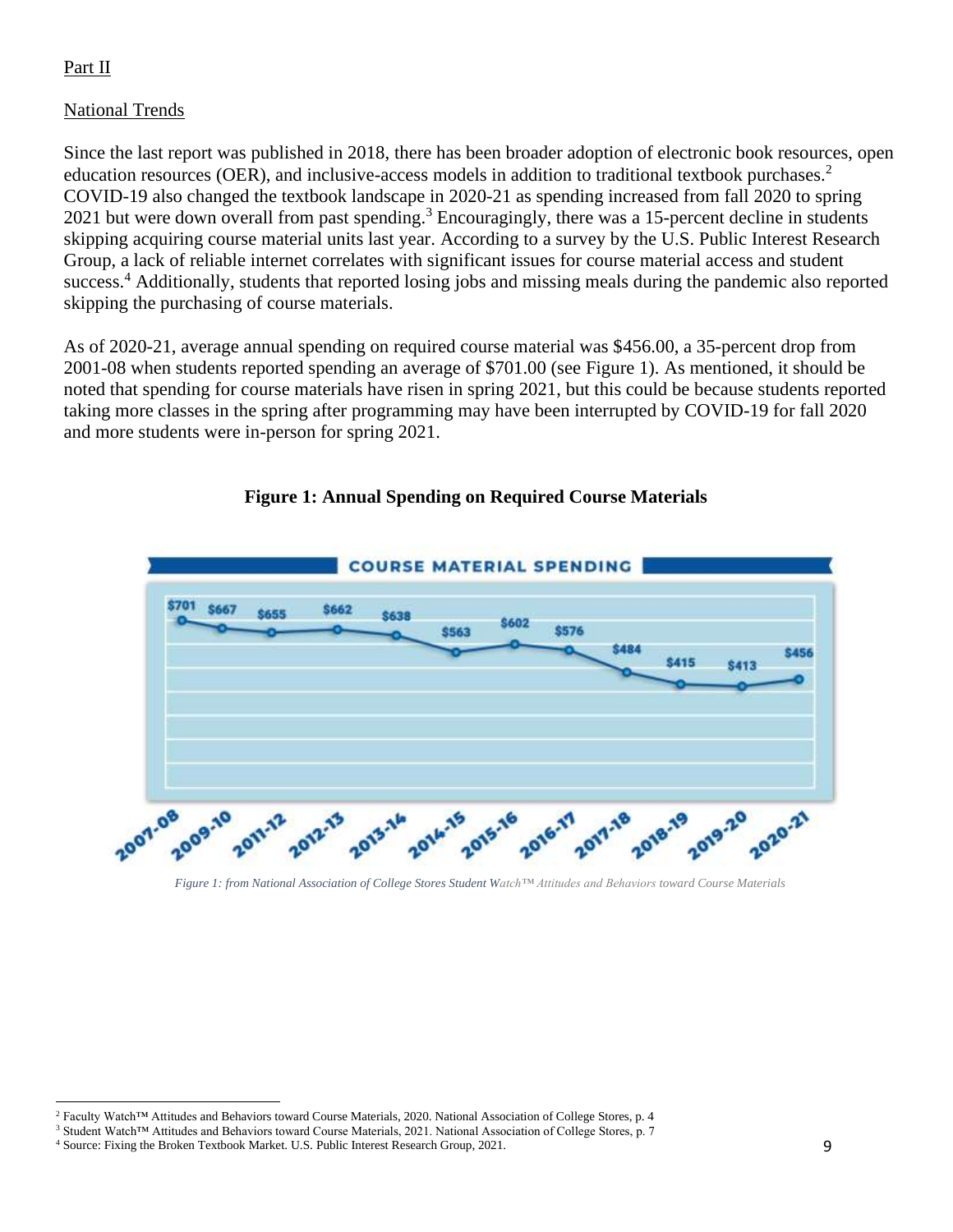The amount that students spend on course material remains influenced, in part, by academic major and discipline. Students majoring in the health, business, engineering, or law professions currently pay the most for required course material (see Figure 2).

**Figure 2: Spending on Required Course Materials by Major, 2021** 

# **SPENDING BY MAJOR**

| <b>Business-Related</b>                     | \$518       |
|---------------------------------------------|-------------|
| <b>Communications, Journalism</b>           | \$437       |
| <b>Computer Science</b>                     | \$454       |
| <b>Education</b>                            | \$497       |
| <b>Engineering</b>                          | \$508       |
| Fine Arts: Graphic, Visual, Performing Arts | \$464       |
| <b>Health Professions</b>                   | \$518       |
| <b>Humanities</b>                           | \$471       |
| <b>Mathematics</b>                          | \$398       |
| <b>Other</b>                                | \$503       |
| <b>Physical Sciences</b>                    | \$489       |
| <b>Political or Law-Related</b>             | \$510       |
| <b>Social Sciences</b>                      | \$458       |
| <b>Undeclared</b>                           | <b>S419</b> |

 *Figure 2: from National Association of College Stores*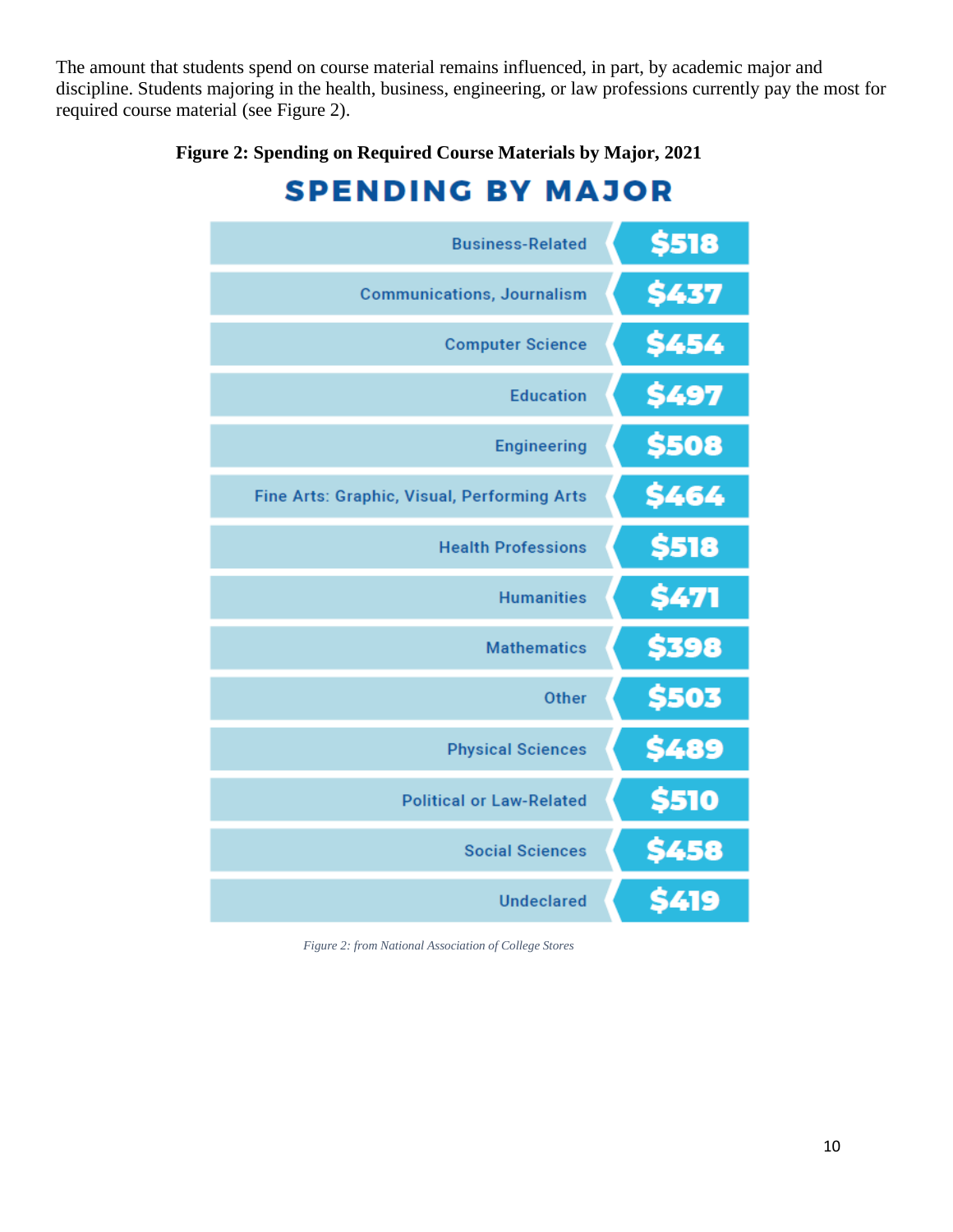Students have several options for acquiring course material, including purchasing, renting, borrowing, and downloading. OER acquisition has increased 7 percent since the pandemic began – the most significant increase of all materials.<sup>5</sup>





*Figure 3: from National Association of College Stores* 





 *Figure 4: from National Association of College Stores* 

<sup>&</sup>lt;sup>5</sup> Kim, Joshua. (2021). 11 Takeaways From the 2021 CHLOE Report. Inside Higher Education. Retrieved from [https://www.insidehighered.com/blogs/learning](https://www.insidehighered.com/blogs/learning-innovation/11-takeaways-2021-chloe-report)[innovation/11-takeaways-2021-chloe-report](https://www.insidehighered.com/blogs/learning-innovation/11-takeaways-2021-chloe-report) 11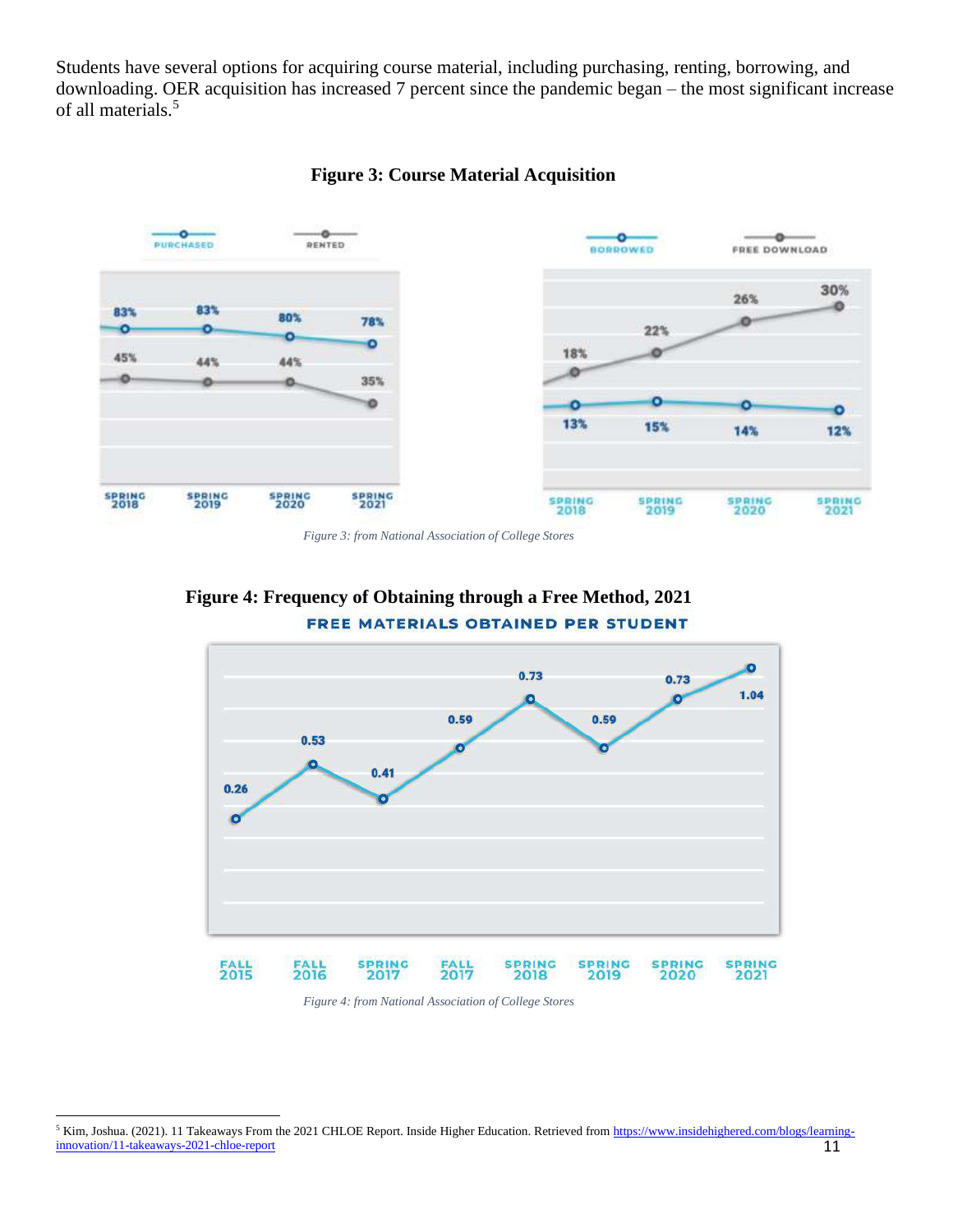Increased transparency in purchasing options have been found to benefit students. Today, students can use "price comparison" tools to help them identify the most affordable option for acquiring course material. Currently, online campus stores, physical campus stores, and Amazon remain the three main sources for purchasing or renting course materials.<sup>6</sup> For the spring 2021 term, 55 percent of students purchased from their campus store (online or in-store) and 20 percent purchased from Amazon (NACS, 2021).

While content quality remains the most important consideration to the majority of faculty when selecting required course material, there appears to be an increasing sensitivity to cost.



 *Figure 5: from National Association of College Stores* 

Of the 83 percent of faculty who select their own course materials, 66 percent of those know how much the materials cost for all of their courses and 22 percent know some of the cost of their assigned materials.<sup>7</sup> Although spending on course material appears to be decreasing, the need for continued attention and innovation remains critical. NACS reported that while students are in fact spending less on course materials, there also has been a decrease in the number of students *acquiring all* required material, which is primarily driven by the perceived degree of use of materials being assigned, an issue Act 104 specifically addresses by requiring faculty to consider how course materials will be used before materials are assigned.

 6 Student Watch™ Attitudes and Behaviors toward Course Materials, 2021. National Association of College Stores, p 22

 7 Faculty Watch™ Attitudes and Behaviors toward Course Materials, 2020. National Association of College Stores, p. 3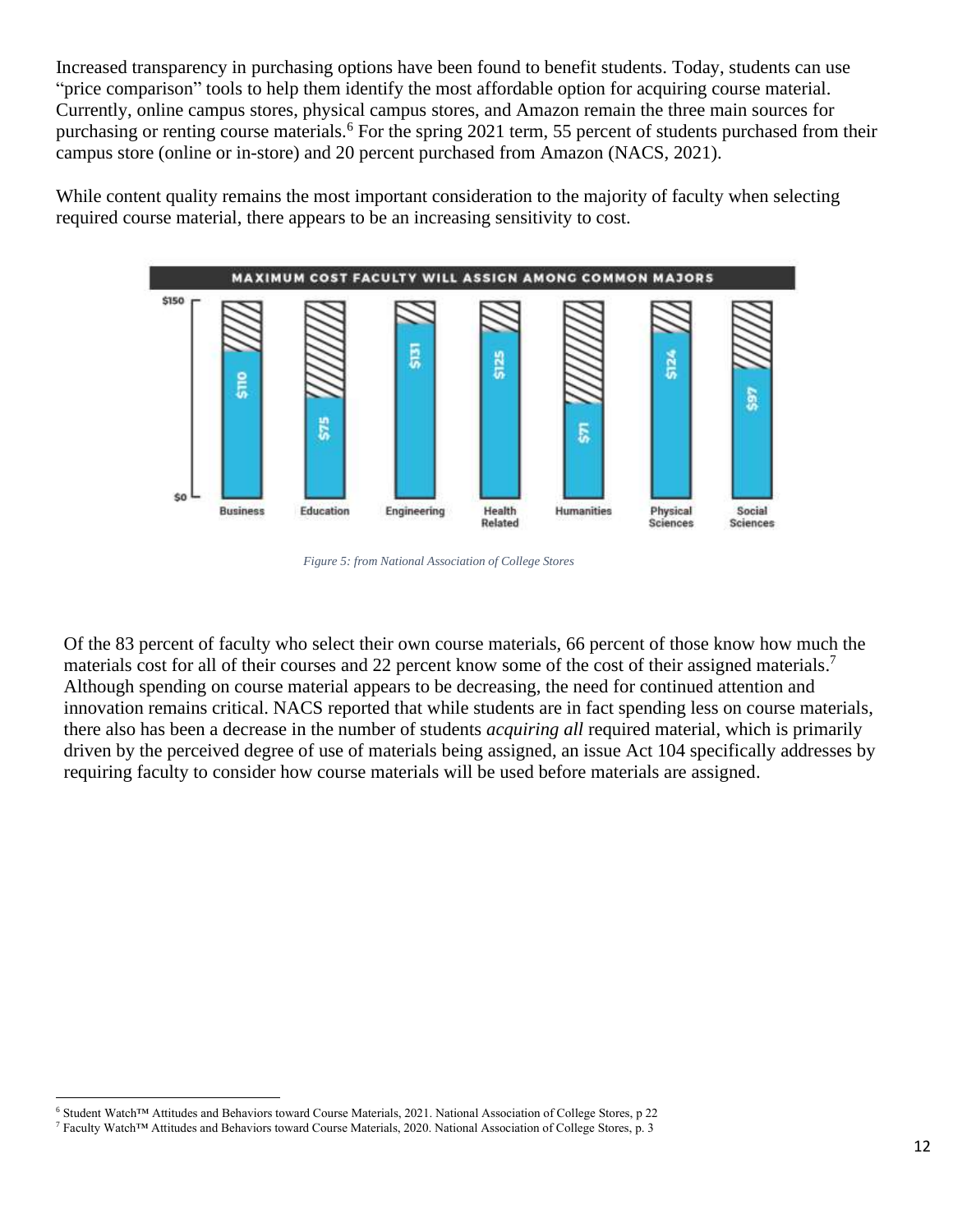#### **Figure 6: Faculty Role in Selecting Course Material**



#### *ROLE IN SELECTING COURSE MATERIALS*

Three out of every four students acquired all their course materials.<sup>8</sup> Price continues to be the number one reason why students don't purchase all their course materials. Additional reasons include listening to other students who say the materials aren't needed or professors who say the materials aren't required.

Federal and state governments have and continue to introduce policy that aims to address the high costs of course material. At the state level, most recent legislative activity has been related to the advancement and promotion of open educational resources (OER) and inclusive-access models.

OERs have been defined as "teaching, learning, and research resources that reside in the public domain or have been released under an intellectual property license that permits their free use and re-purposing by others. Open educational resources include full courses, course materials, modules, textbooks, streaming videos, tests, software, and any other tools, materials, or techniques used to support access to knowledge."9 OER may be in the public domain or employ a license such as those from Creative Commons, which enables faculty members to modify text as long as the original copyright holder is cited correctly. OERs are available for free, permanent download. Reduced-price print copies often can be ordered as well.

Campus Negotiated Discount Programs (CNDPs), such as inclusive-access models, is a course materials costsavings approach that is proving increasingly popular at institutions of higher education across Pennsylvania. The program allows institutions and campus bookstores to negotiate lower cost course materials below competitive market rates and often with better terms of use for students.

Students who participate in inclusive-access programs receive access to required course materials on or before the first day of class allowing all students to start classes with all of their required course materials. Students who decide to drop a class prior to the institution's add/drop period are not charged for the course materials. Students can use federal Title IV funds to pay for inclusive-access course materials while maintaining the right to opt-out of inclusive-access programs so they can acquire the required course materials on their own.

 *Figure 6: from National Association of College Stores* 

<sup>8</sup> Student Watch™ Attitudes and Behaviors toward Course Materials, 2021. National Association of College Stores, p 33<br>[9 https://courses.lumenlearning.com/suny-oercommunitycourse-understandingoer/chapter/defining-oer/](https://courses.lumenlearning.com/suny-oercommunitycourse-understandingoer/chapter/defining-oer/) 13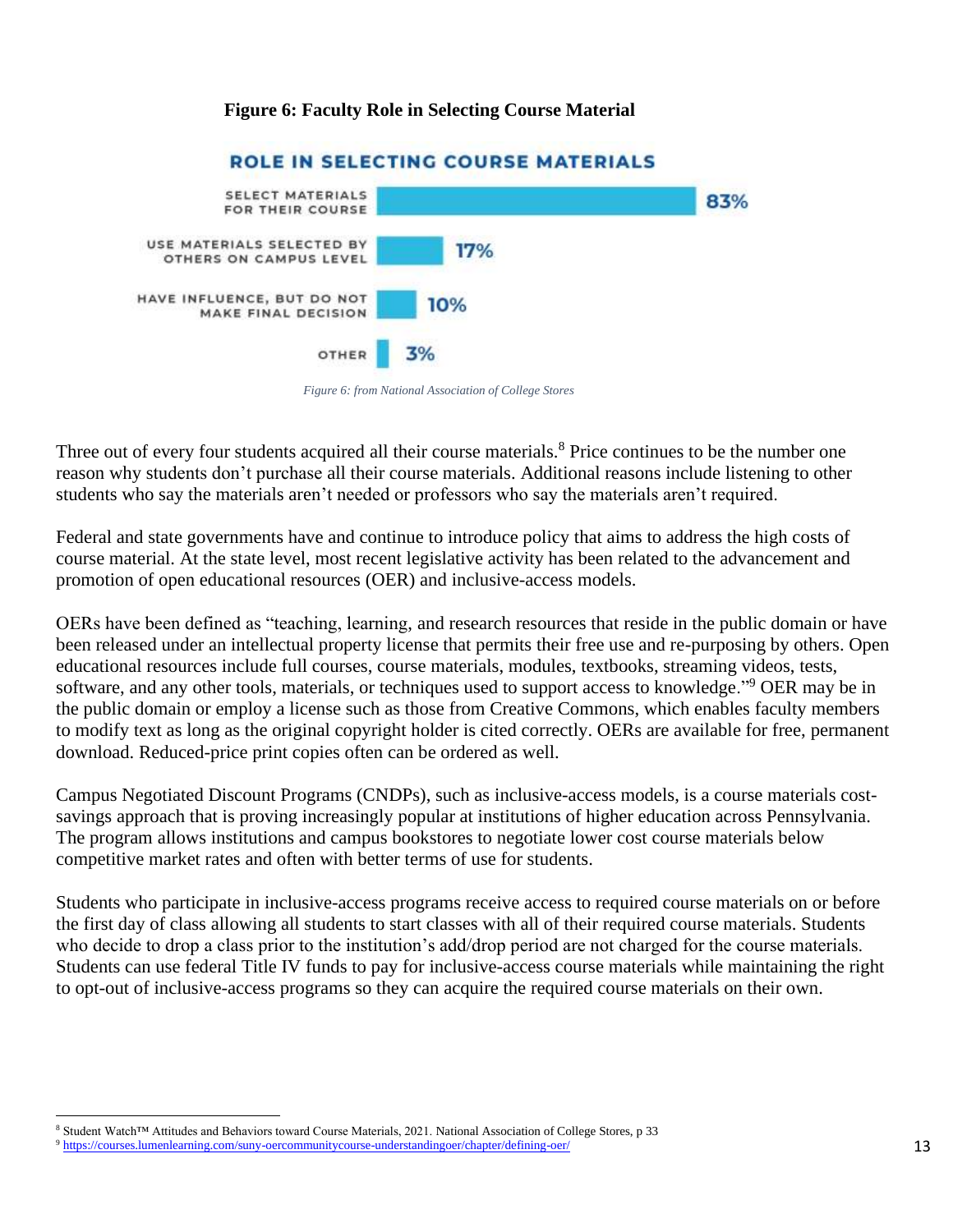Pennsylvania institutions of higher education are establishing inclusive-access programs at an increasing rate to attain the academic, logistical, and financial benefits the program brings to students. Inclusive-access programs help students better face the challenges of maneuvering the financial aid system, as well as help them realize the tangible return on investment that purchasing required course materials can bring to their course work and eventually to their college and career plans.

One out of every three students have participated in an inclusive-access program for at least one class during the 2020-21 academic year. That number has more than doubled since 2019 (NACS, 2021).



 *Figure 7: from National Association of College Stores* 

At the state level, there have also been several legislative proposals designed to increase financial aid for acquiring course materials, subsidizing OER programs, and modifying tax laws (e.g., textbook tax exemptions; income tax credits for textbook purchases).

<span id="page-13-0"></span>At the federal level, the American Opportunity Tax Credit was created in 2009 and made permanent in 2016 allowing taxpayers to claim for a student up to a \$2,500 tax credit for students to use toward course material expenses as well as tuition and fees for their first four years of college. Congress is considering expanding the tax credit to better align with the Pell Grant program allowing lower income students and families to claim the maximum credit.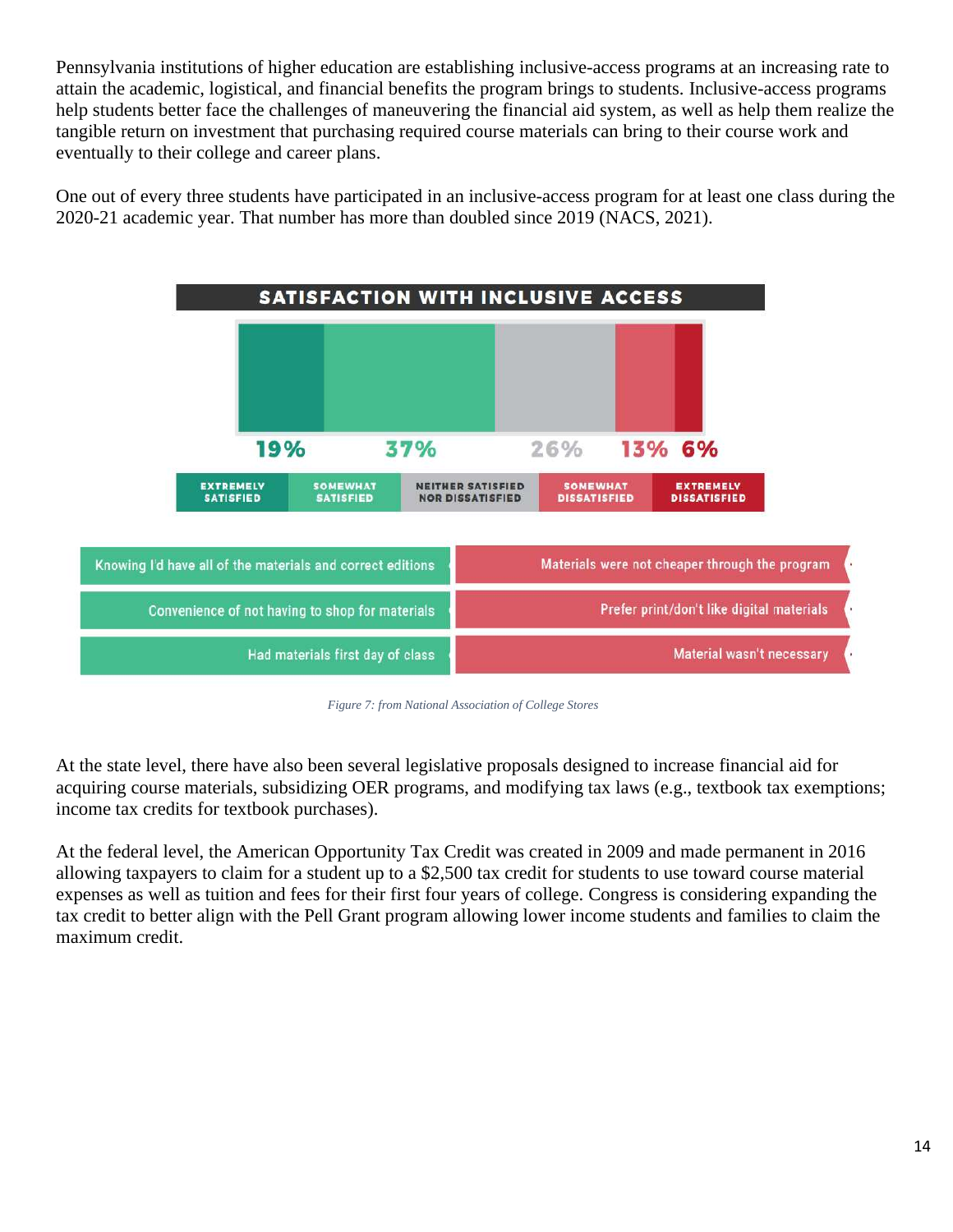#### Pennsylvania Landscape

In 2018, the State Board of Education formally adopted a statewide attainment goal for the commonwealth to have 60 percent of the population ages 25-64 hold a postsecondary degree or industry recognized credential by 2025, with a particular focus on closing attainment gaps for historically underrepresented populations. Achieving this goal requires a comprehensive strategy for addressing barriers and reducing costs associated with postsecondary education. Textbook costs must not be overlooked as a potential barrier for accessing and completing a postsecondary education in Pennsylvania. The State Board of Education's Council on Higher Education is in the process of updating the Master Plan for Higher Education. The Master Plan will include information and strategies for college affordability, of which textbooks and material costs are a key component.

Pennsylvania is home to almost 250 colleges and universities, including 14 state-owned; 15 community colleges; 4 state-related universities; 2 state-owned (other), 8 private state-aided universities, 89 private colleges and universities, 3 private two-year colleges, and 13 theological [seminaries.](https://seminaries.10)<sup>10</sup> Of those, 18 are nationally ranked universities, and 23 are nationally ranked liberal arts [colleges.](https://colleges.11)<sup>11</sup> Despite being home to such prestigious institutions, the cost of attendance and completion can be both steep and prohibitive. In the 2019- 20 school year, average tuition and fees was \$3,800 at public two-year institutions; \$9,400 at public four-year institutions (in state); and \$36,700 at private four-year [institutions.](https://institutions.12)<sup>12</sup> Currently, Pennsylvania ranks second highest among states for undergraduate student debt.<sup>13</sup>

#### Summary of Previous Recommendations

Based on a survey of Pennsylvania institutions of higher education conducted by the College Textbook Policies Advisory Committee in 2018, the committee included policy recommendations in its last updated report. The following provides a summary of the recommendations developed to educate and inform faculty, students, state officials, and institutions of higher education on initiatives linked to textbook affordability.

- 1. The Advisory Committee recommends that faculty members and departments adopt course materials early and consider the use of past editions, open-source materials, and electronic formats as an option to reduce expense when this is academically suitable.
- 2. Publishers are encouraged to provide faculty members and administrators with a list of their company's bestselling texts in their field and include pricing and cost information for administrators as well as faculty.
- 3. The Pennsylvania Department of Education should develop a resource that provides faculty members with best practices in the selection of course materials.
- 4. The Pennsylvania Higher Education Assistance Agency is encouraged to develop guidelines on textbook-purchasing literacy for students.
- 5. Institutions should consider including an evaluation of required texts/course materials with student course evaluations.
- 6. The committee encourages institutions to participate in a textbook rental program.
- 7. The committee should consider producing a report addendum providing examples of strategies that some campuses have adopted to comply with the textbook provisions in the federal Higher Education Opportunity Act and XX-F of Act 104.

 10 Pennsylvania Department of Education, 2018, *Postsecondary and Adult Education*, Retrieved from

[https://www.education.pa.gov/Schools/Pages/Types-of-Schools.aspx o](https://www.education.pa.gov/Schools/Pages/Types-of-Schools.aspx)n 8/7/2018<br><sup>11</sup> US News & World Report, *Best Colleges in Pennsylvania*, Retrieved from <u>https://www.usnews.com/best-colleges/pa?schoolType=national-univers</u>

<sup>&</sup>lt;sup>12</sup> National Center for Educational Statistics, Retrieved from https://nces.ed.gov/programs/coe/indicator/cua

<sup>13</sup> The Institute for College Access and Success, The Project on Student Debt, Retrieved fro[m https://ticas.org/our-work/student-debt/](https://ticas.org/our-work/student-debt/) on 8/4/2021 15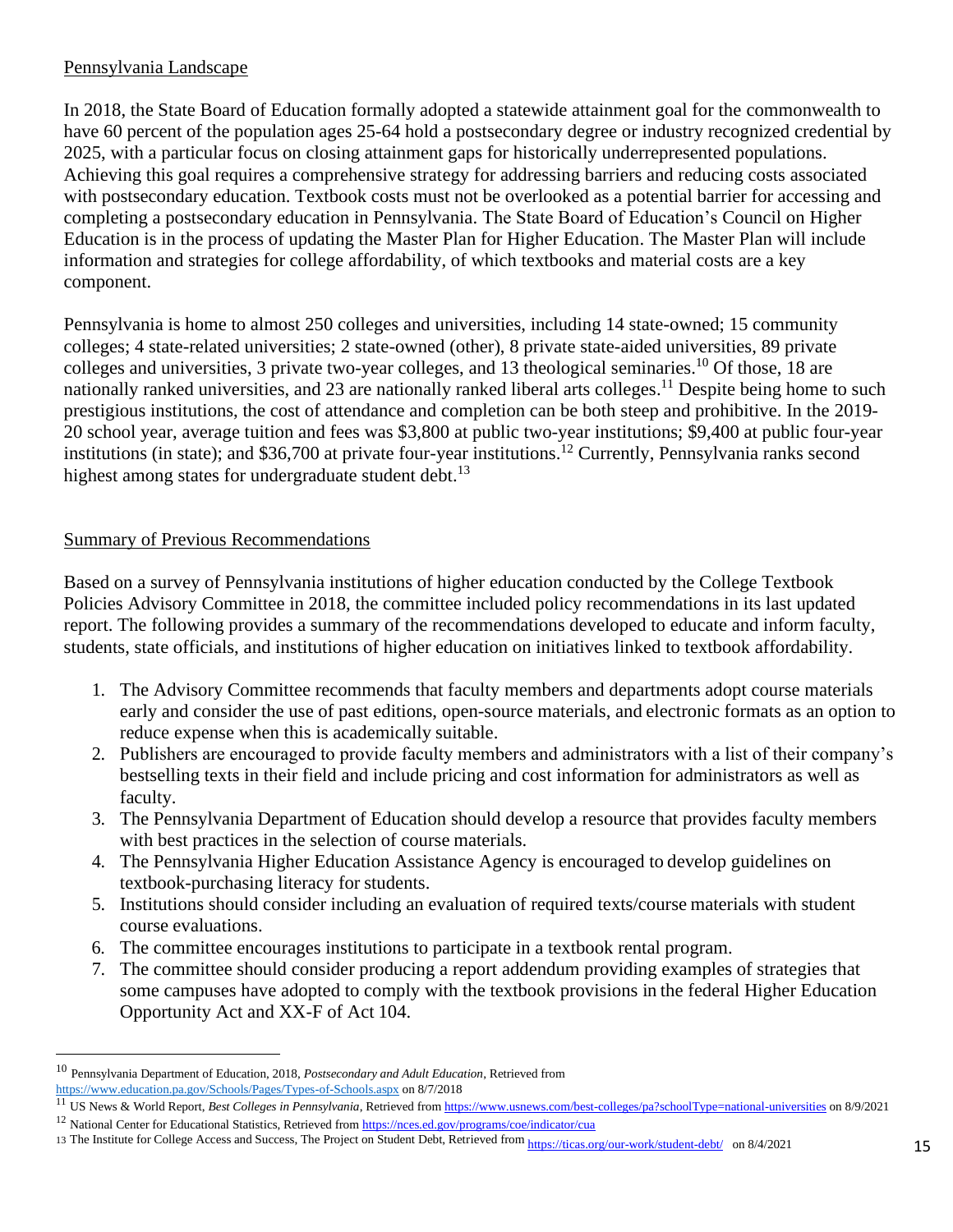To the knowledge of this committee, some of these recommendations have happened organically through time as technological advances or as models in the industry have become more innovative – such as the inclusiveaccess model. It has been noted in the prior College Textbook Affordability Report that PHEAA's Higher Education Access Partners work throughout the state to educate students and parents on the costs of college, including the cost of textbooks and supplies that are not usually a direct cost from the institution but rather additional costs that they may have to pay out-of-pocket. Most institutions do have a textbook rental program in their bookstore – as do some of the online textbook providers such as Amazon. This report will include some Best and Emergent Practices showing where campuses have tried to improve the college textbook affordability component for their students.

The Office of Commonwealth Libraries (OCL) has entered the textbook affordability discussion through its support of Open Educational Resources (OER). OCL has partnered with the Partnership for Academic Library Collaboration and Innovation (PALCI) since 2018 through the Affordable Learning PA (ALPA) project. ALPA is an Institute of Museum and Library Services (IMLS), Library Services and Technology Act (LSTA) grantfunded project and is administered by PALCI and coordinated by a Steering Committee including representatives from Temple University, Penn State University, Kutztown University, Bucknell University, Pennsylvania Highlands Community College, OCL, and PALCI staff.

The long-term goal of ALPA is to support a robust OER community among higher education institutions in Pennsylvania for the active creation and use of open textbooks and related educational resources. ALPA has sponsored numerous OER and affordable learning workshops and has hosted the Affordable Learning Summit for the last three years. The Affordable Learning Summit is an annual gathering that allows librarians, faculty, and other partners in higher education to collaborate on building a network dedicated to making higher education more accessible and affordable.

Pennsylvania Grants for Open and Affordable Learning (PA GOAL) is funded by the Governor's Emergency Education Relief Fund (GEER) established by the CARES Act of 2020 and is managed by PALCI. PA GOAL provides mini-grants and stipends to encourage and support faculty in creating, adapting, and adopting Open Educational Resources and other zero-cost learning materials for students in institutions of postsecondary and higher education across the commonwealth. PA Goal funding will expire in September 2022<sup>14</sup>.

#### Recommendations of this Report

Due to the lack of visibility of the committee and this report, we recommend the State Board take action to publicize the recommendations in a way that hasn't previously been done. For example, the State Board could have a hearing on textbook affordability, and the Council of Higher Education could include textbook affordability as a part of the college affordability conversation in the Master Plan for Higher Education, slated to be adopted by the State Board of Education next summer.

<sup>&</sup>lt;sup>14</sup><https://www.media.pa.gov/pages/education-details.aspx?newsid=1213>16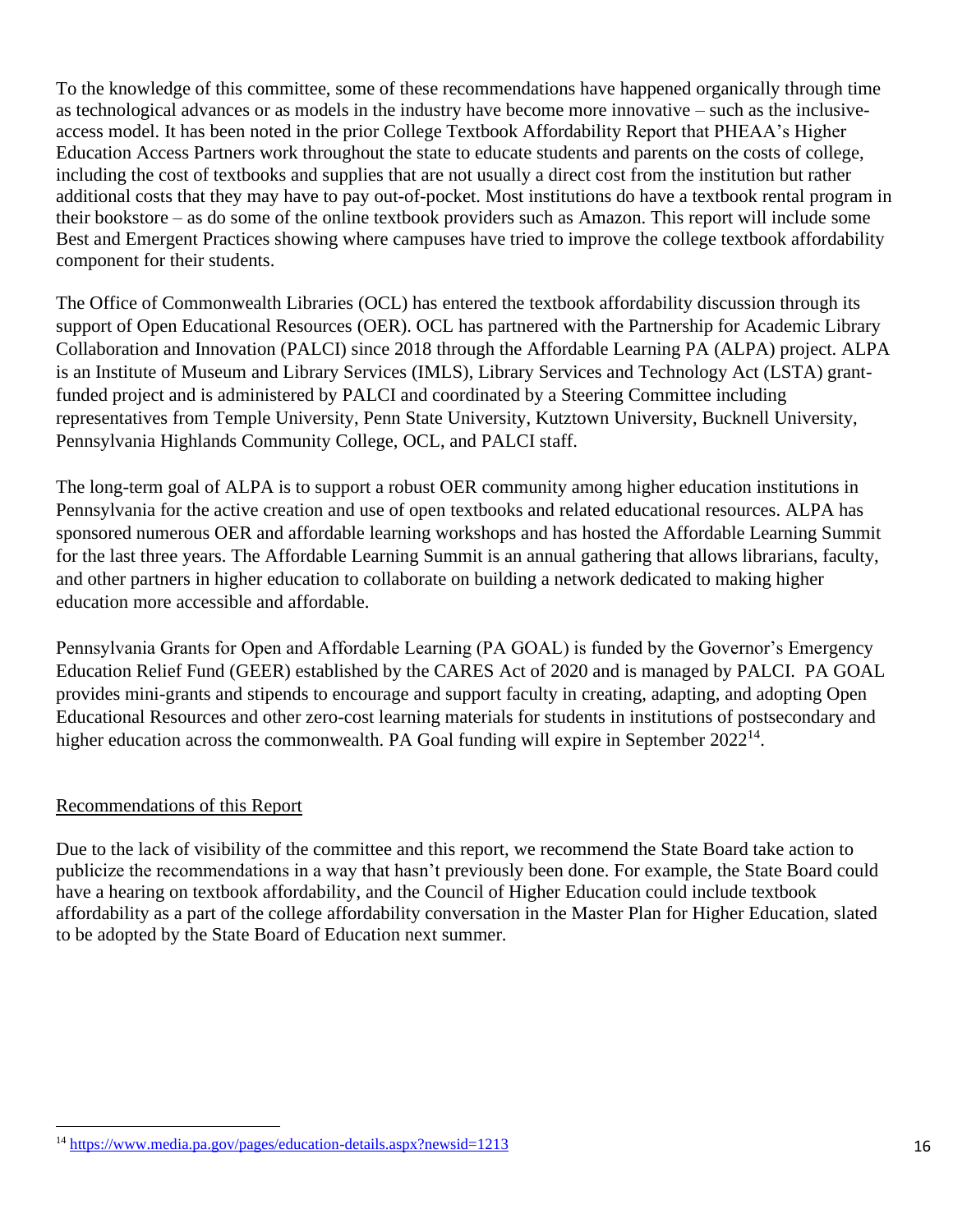#### Best and Emergent Practices

#### **Edinboro University – Inclusive Access Program**

 University students. Fall 2021 saw us distribute 3,604 units. Based on comparable digital list prices for the materials that This began as a pilot program in the fall 2018 with seven courses in which 190 units were distributed to Edinboro were included in the program, students saved approximately \$78,663 – or \$22 per license. More information can be found here[: http://edinborobookstore.com/StoreFiles/27-SchoolFiles/27-INCLUSIVE%20ACCESS.pdf](https://gcc02.safelinks.protection.outlook.com/?url=https%3A%2F%2Flinkprotect.cudasvc.com%2Furl%3Fa%3Dhttp%253a%252f%252fedinborobookstore.com%252fStoreFiles%252f27-SchoolFiles%252f27-INCLUSIVE%252520ACCESS.pdf%26c%3DE%2C1%2Cu1OibjqgZ-j5_jAQBshLvOXymwg89wqd3g30qDV6V9EX3c6ggFb3bpCjwx56QetYysBhOVSVGeZDwajnqbOPcK5v1XS5B5JGH4DSjkHDmDxU%26typo%3D1&data=04%7C01%7Ckimccurdy%40pa.gov%7C859c6b3f534a486af8c708d99a500d28%7C418e284101284dd59b6c47fc5a9a1bde%7C0%7C0%7C637710491317026113%7CUnknown%7CTWFpbGZsb3d8eyJWIjoiMC4wLjAwMDAiLCJQIjoiV2luMzIiLCJBTiI6Ik1haWwiLCJXVCI6Mn0%3D%7C3000&sdata=HQT4ei0RP6idAyw8V8IMQVQh%2Fg5XzWbj4pJoWKovozA%3D&reserved=0) 

#### **Harrisburg Are Community College – Open Education Resources**

HACC utilizes OER resources and publishes information through its library for its campus community at [OER -](https://libguides.hacc.edu/OER) Open Educational Resources (OER) - [LibGuides at Harrisburg Area Community College \(hacc.edu\)](https://libguides.hacc.edu/OER) 

#### **Swarthmore College – Textbook Affordability Program (TAP)**

This program provides every student with a \$700 credit that can be used in the campus bookstore to purchase course materials. More information can be found here: [https://store.swarthmore.edu/TAP Information for](https://gcc02.safelinks.protection.outlook.com/?url=https%3A%2F%2Flinkprotect.cudasvc.com%2Furl%3Fa%3Dhttps%253a%252f%252fstore.swarthmore.edu%252fSiteText%253fid%253d87397%26c%3DE%2C1%2C0gJI6SoSlf-9MI6I6CuKPlGoB2q4A2bWpXFi6iawOu6Sk0lMXIIqsuC5WEy-KnU0kjGnW1LnssiP86frHQFPzCbLETngErZgOp43IFH32NQHwpGZODY%2C%26typo%3D1&data=04%7C01%7Ckimccurdy%40pa.gov%7Cb4e231940c344acc703b08d99a4f78f3%7C418e284101284dd59b6c47fc5a9a1bde%7C0%7C0%7C637710488995580672%7CUnknown%7CTWFpbGZsb3d8eyJWIjoiMC4wLjAwMDAiLCJQIjoiV2luMzIiLCJBTiI6Ik1haWwiLCJXVCI6Mn0%3D%7C2000&sdata=0ETWOO3sHeZjNoAMUeviJEFrdT5GfIv%2FdcyIUDFAWFU%3D&reserved=0)  [Students](https://gcc02.safelinks.protection.outlook.com/?url=https%3A%2F%2Flinkprotect.cudasvc.com%2Furl%3Fa%3Dhttps%253a%252f%252fstore.swarthmore.edu%252fSiteText%253fid%253d87397%26c%3DE%2C1%2C0gJI6SoSlf-9MI6I6CuKPlGoB2q4A2bWpXFi6iawOu6Sk0lMXIIqsuC5WEy-KnU0kjGnW1LnssiP86frHQFPzCbLETngErZgOp43IFH32NQHwpGZODY%2C%26typo%3D1&data=04%7C01%7Ckimccurdy%40pa.gov%7Cb4e231940c344acc703b08d99a4f78f3%7C418e284101284dd59b6c47fc5a9a1bde%7C0%7C0%7C637710488995580672%7CUnknown%7CTWFpbGZsb3d8eyJWIjoiMC4wLjAwMDAiLCJQIjoiV2luMzIiLCJBTiI6Ik1haWwiLCJXVCI6Mn0%3D%7C2000&sdata=0ETWOO3sHeZjNoAMUeviJEFrdT5GfIv%2FdcyIUDFAWFU%3D&reserved=0) an[d https://store.swarthmore.edu/TAP Information for Faculty](https://gcc02.safelinks.protection.outlook.com/?url=https%3A%2F%2Flinkprotect.cudasvc.com%2Furl%3Fa%3Dhttps%253a%252f%252fstore.swarthmore.edu%252fSiteText%253fid%253d87398%26c%3DE%2C1%2CQIBPyYT4wNBRVjxEDCEpxngCy-sRFyeR7qoay606ebwESZ3TDs3o043CKtmr4L7bdCGkFj7Q8jwKAQoQwLd5qVcubdX9eJ1Z7aDVBwBC%26typo%3D1&data=04%7C01%7Ckimccurdy%40pa.gov%7Cb4e231940c344acc703b08d99a4f78f3%7C418e284101284dd59b6c47fc5a9a1bde%7C0%7C0%7C637710488995590636%7CUnknown%7CTWFpbGZsb3d8eyJWIjoiMC4wLjAwMDAiLCJQIjoiV2luMzIiLCJBTiI6Ik1haWwiLCJXVCI6Mn0%3D%7C2000&sdata=sBwpH%2FdLo%2FM%2BEWZHJKfkCjxahFEHYzP%2BEAE5WA8qIsw%3D&reserved=0) 

#### **Temple University – Textbook Affordability Task Force**

Temple has organized a task force charged with developing strategies and creating awareness among faculty about textbook affordability challenges students face and how they can seek out more affordable or even \$0 cost instructional materials. More information can be found here: [Textbook Task Force takes on the high costs of](https://news.temple.edu/news/2021-02-17/textbook-task-force-takes-high-costs-learning-materials)  [learning materials | Temple Now](https://news.temple.edu/news/2021-02-17/textbook-task-force-takes-high-costs-learning-materials) 

#### **West Chester University of Pennsylvania – Inclusive Access Program**

West Chester University has a program in which faculty can order textbooks and course materials for students in bulk for a discounted price from the bookstore. If faculty choose to do that then the students are charged an inclusive book access fee for that particular course/textbook. Students have the option to decline the inclusive book access fee if they can find the book cheaper on their own. West Chester University includes these as required charges as they are more of an opt-out than an opt-in for books. More information can be found here: <https://www.wcupa.edu/infoServices/d2lServices/d2lFacultyStaffHelp/inclusiveAccess.aspx>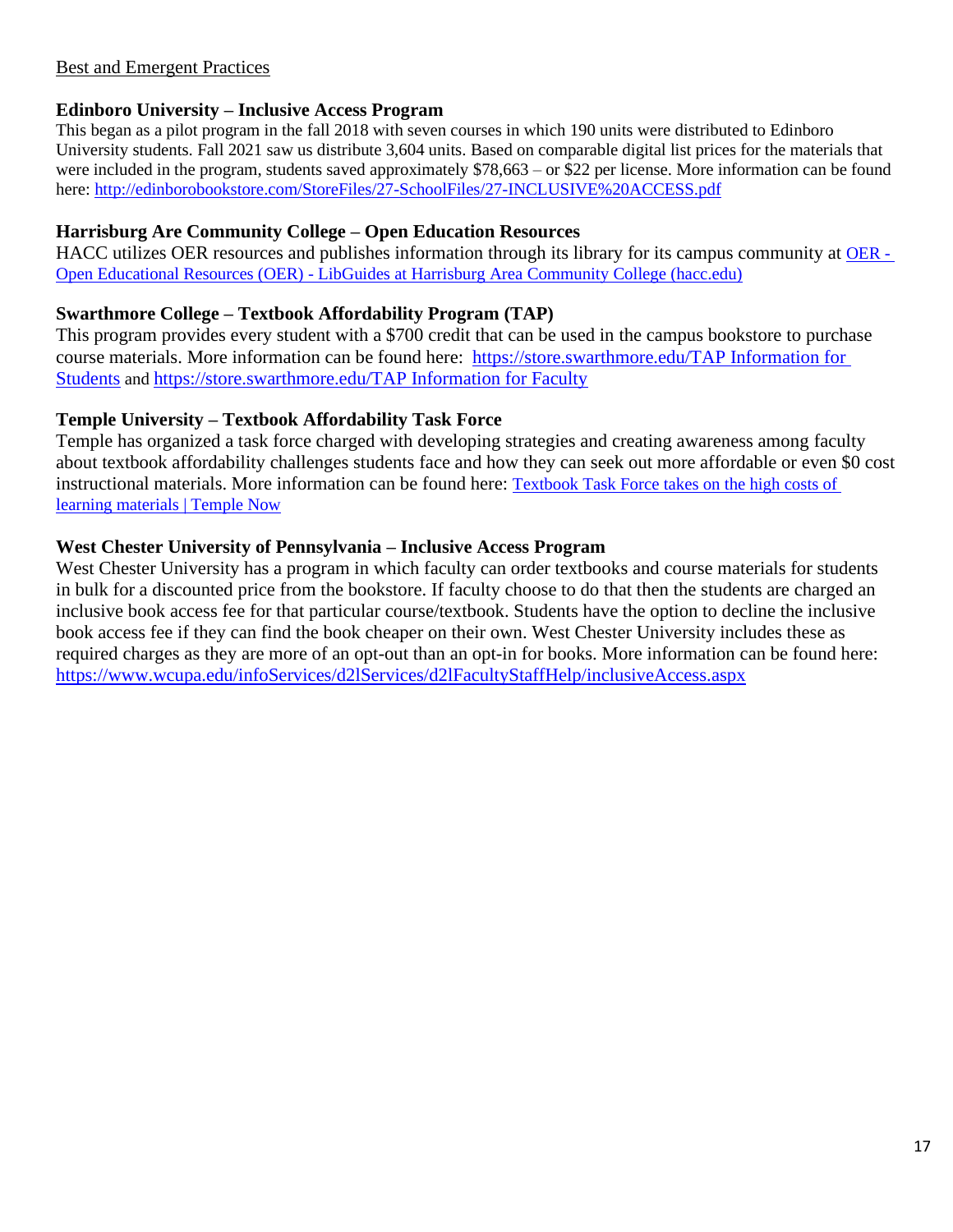#### Textbook Affordability in the News

The following are additional resources that may be of interest as institutions strive to make college textbooks more affordable for their students.

<https://gettysburgian.com/2021/03/gettysburgian-investigation-finds-discrepancies-in-textbook-prices-across-departments/>

<https://educationdata.org/average-cost-of-college-textbooks>

<https://philonedtech.com/fall-2020-updates-what-do-college-students-actually-spend-on-course-materials/>

[https://www.insidehighered.com/digital-learning/article/2021/03/18/pandemic-didnt-speed-adoption-open-educational](https://www.insidehighered.com/digital-learning/article/2021/03/18/pandemic-didnt-speed-adoption-open-educational-resources-outlook)[resources-outlook](https://www.insidehighered.com/digital-learning/article/2021/03/18/pandemic-didnt-speed-adoption-open-educational-resources-outlook) 

[https://www.insidehighered.com/digital-learning/article/2021/03/18/pandemic-didnt-speed-adoption-open-educational](https://www.insidehighered.com/digital-learning/article/2021/03/18/pandemic-didnt-speed-adoption-open-educational-resources-outlook)[resources-outlook](https://www.insidehighered.com/digital-learning/article/2021/03/18/pandemic-didnt-speed-adoption-open-educational-resources-outlook) 

https://studentpirgs.org/assets/uploads/2020/06/Fixing-the-Broken-Textbook-Market\_June-2020\_v2.pdf

<https://uspirgedfund.org/reports/usp/fixing-broken-textbook-market-third-edition>

[https://www.prnewswire.com/news-releases/covid-19-severely-impacts-back-to-school-textbook-industry-reports](https://www.prnewswire.com/news-releases/covid-19-severely-impacts-back-to-school-textbook-industry-reports-campusbookscom-301103165.html)[campusbookscom-301103165.html](https://www.prnewswire.com/news-releases/covid-19-severely-impacts-back-to-school-textbook-industry-reports-campusbookscom-301103165.html) 

[https://www.infodocket.com/2020/11/05/college-textbook-course-material-costs-aap-releases-preview-version-of-student](https://www.infodocket.com/2020/11/05/college-textbook-course-material-costs-aap-releases-preview-version-of-student-monitors-fall-2020-report/)[monitors-fall-2020-report/](https://www.infodocket.com/2020/11/05/college-textbook-course-material-costs-aap-releases-preview-version-of-student-monitors-fall-2020-report/)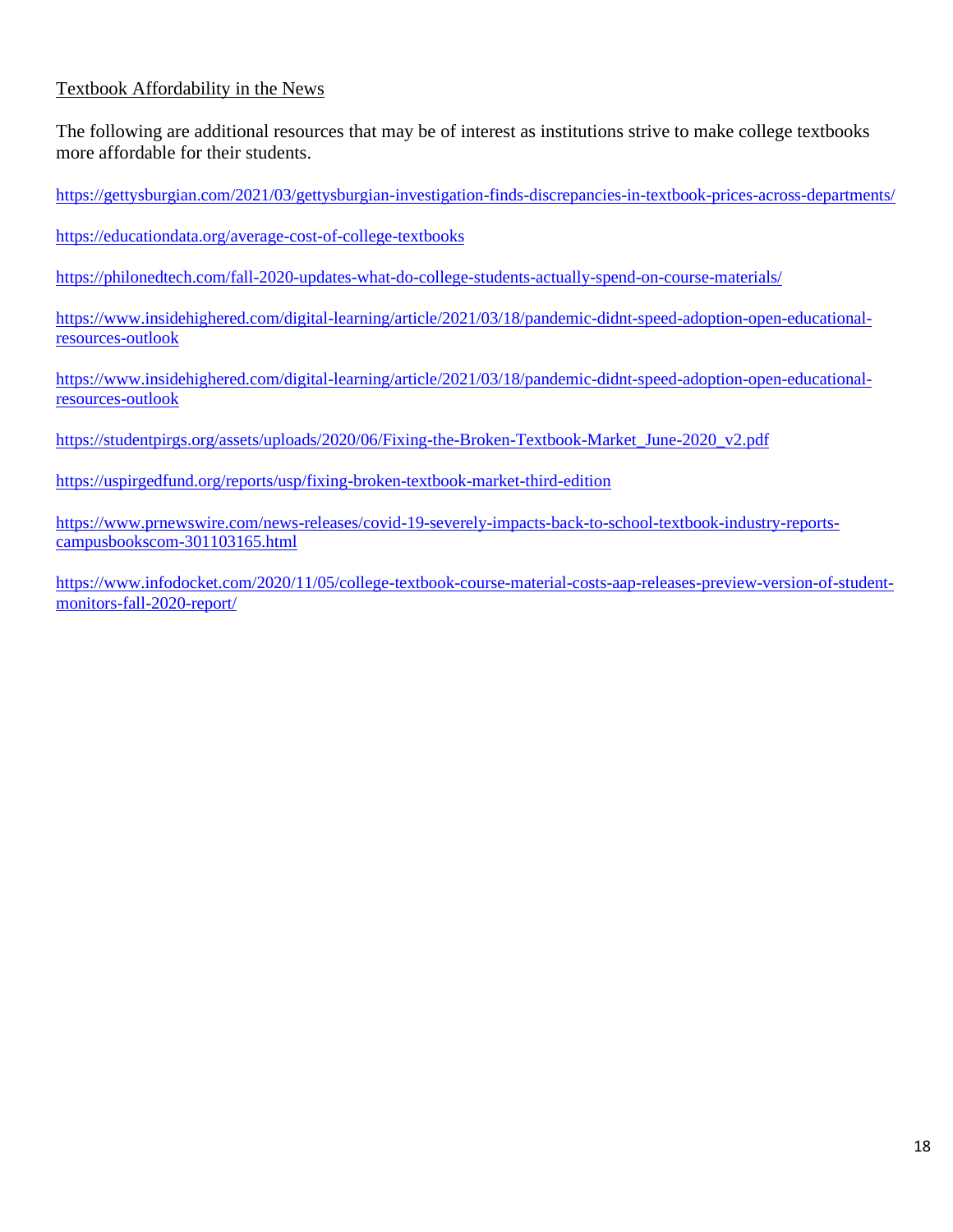<span id="page-18-0"></span>APPENDIX A: Committee Meeting Agendas 2018 – present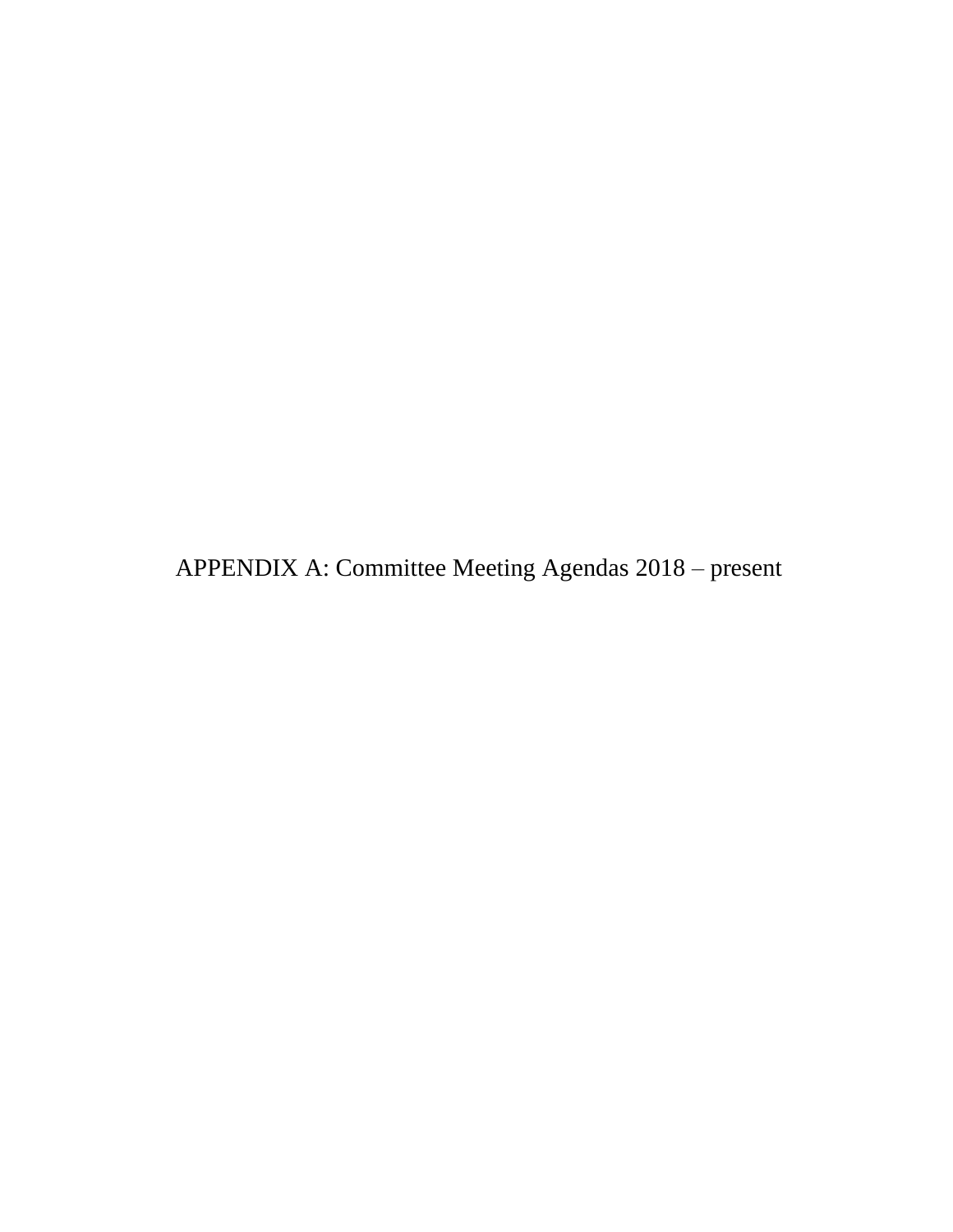#### **Meeting Agenda Thursday, August 23, 2018 2:00 PM – 3:00 PM**  Pennsylvania Department of Education Heritage A, Lobby Level 333 Market Street, Harrisburg, PA

Zoom Room: https://paiu.zoom.us/j/231529893 Audio: Dial 646-558-8656, Enter Meeting ID# 231 529 893

- Welcome and Roll Call
- I. Welcome and Roll Call<br>II. Review draft of *2018 Update to the Report of the College Textbook Policies Advisory Committee* 
	- a. Review steps and timeline for completion.<br>b. Review report content
	-
- c. Review committee feedback and proposed edits c. Review committee feedback and proposed edits III. Next Steps IV. Public Comment V. **Action Items**
- **Next Steps**
- **Public Comment**

- a. Vote to approve the *2018 Update to the Report of the College Textbook Policies Advisory Committee*
- VI. Adjournment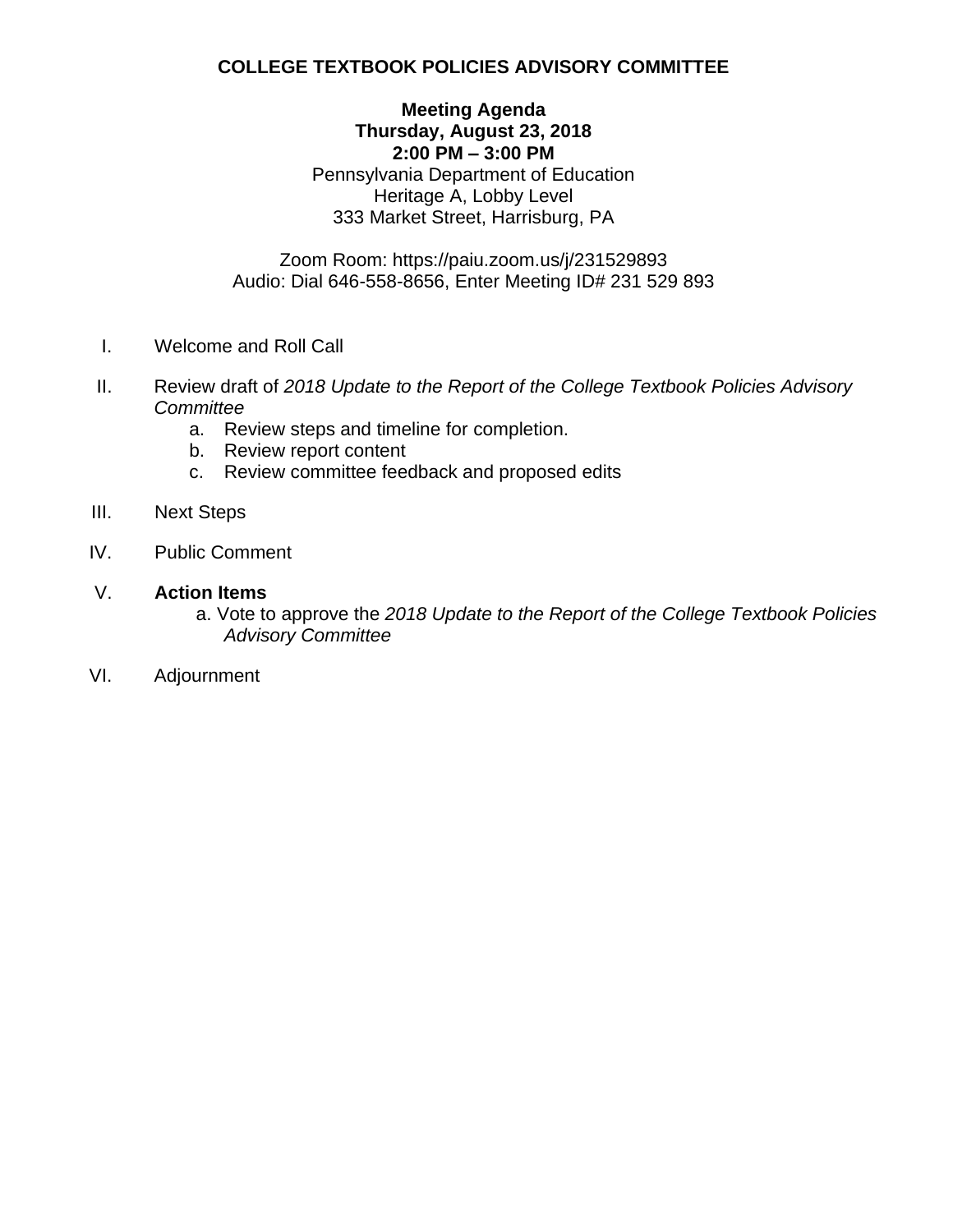Meeting Agenda Wednesday, December 19, 2018 3:00 – 4:00 PM

> State Board Office 333 Market St, 1<sup>st</sup> Fl Harrisburg, PA 17126

Dial: 717-612-4733; (Toll-free) 1-855-750-1027, Enter PIN/Meeting ID: 463626

- I. Welcome and Roll Call
- II. Updates
- III. Public Comment
- IV. Action Items a. N/A
- V. Adjournment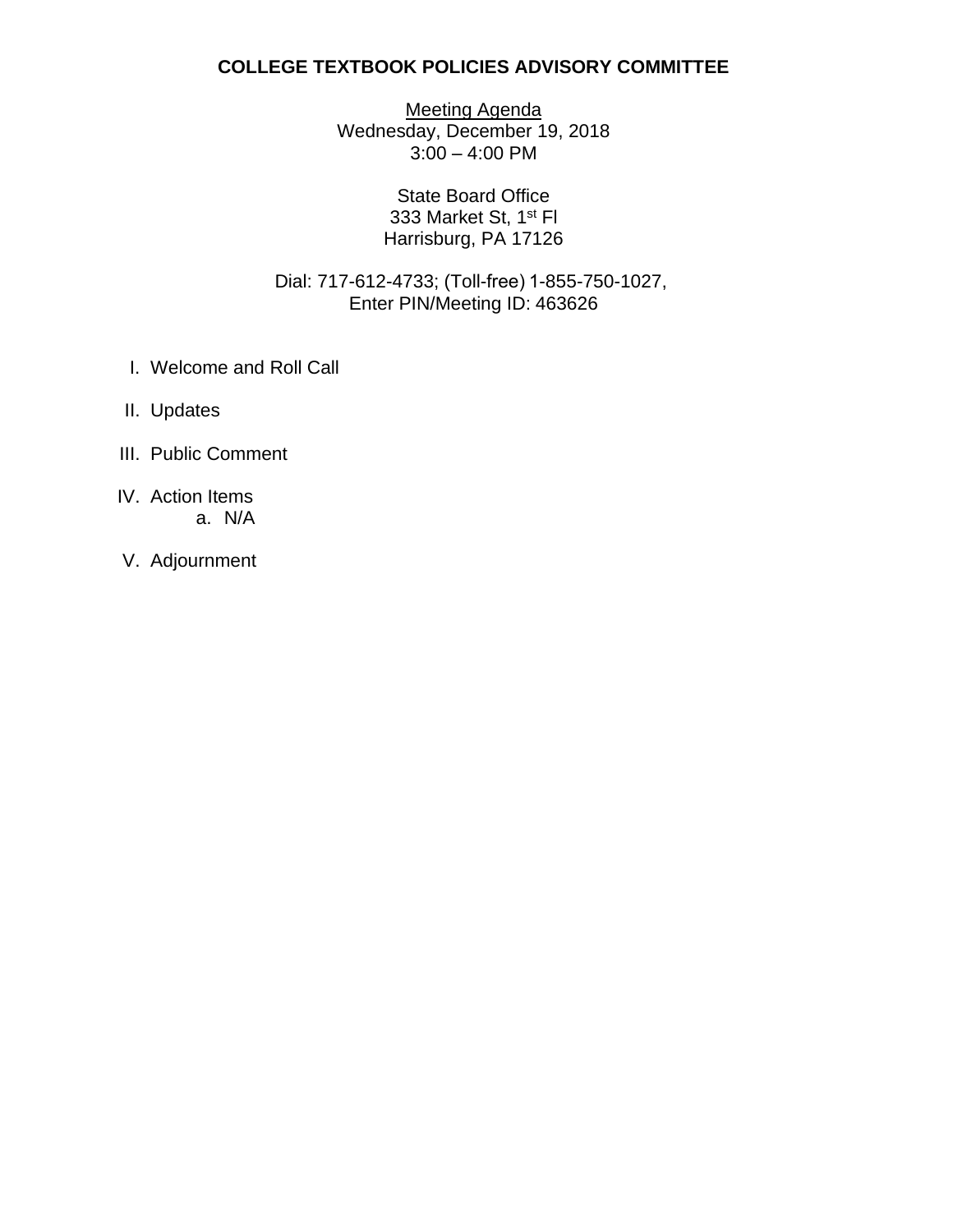Meeting Agenda Friday, February 1, 2019 2:00 – 3:00 PM

State Board Office 333 Market St, 1<sup>st</sup> Fl Harrisburg, PA 17126

#### Dial: 646-558-8656 Enter PIN/Meeting ID: 5799821728 then press #.  You will be prompted again for the Meeting ID, just press #.

- I. Welcome and Roll Call
- II. Updates

Survey the Landscape to inquire about what already captured.

- State Associations and other professional groups
- Institutions (or specific departments)
- III. Public Comment
- IV. Action Items a. N/A
- V. Adjournment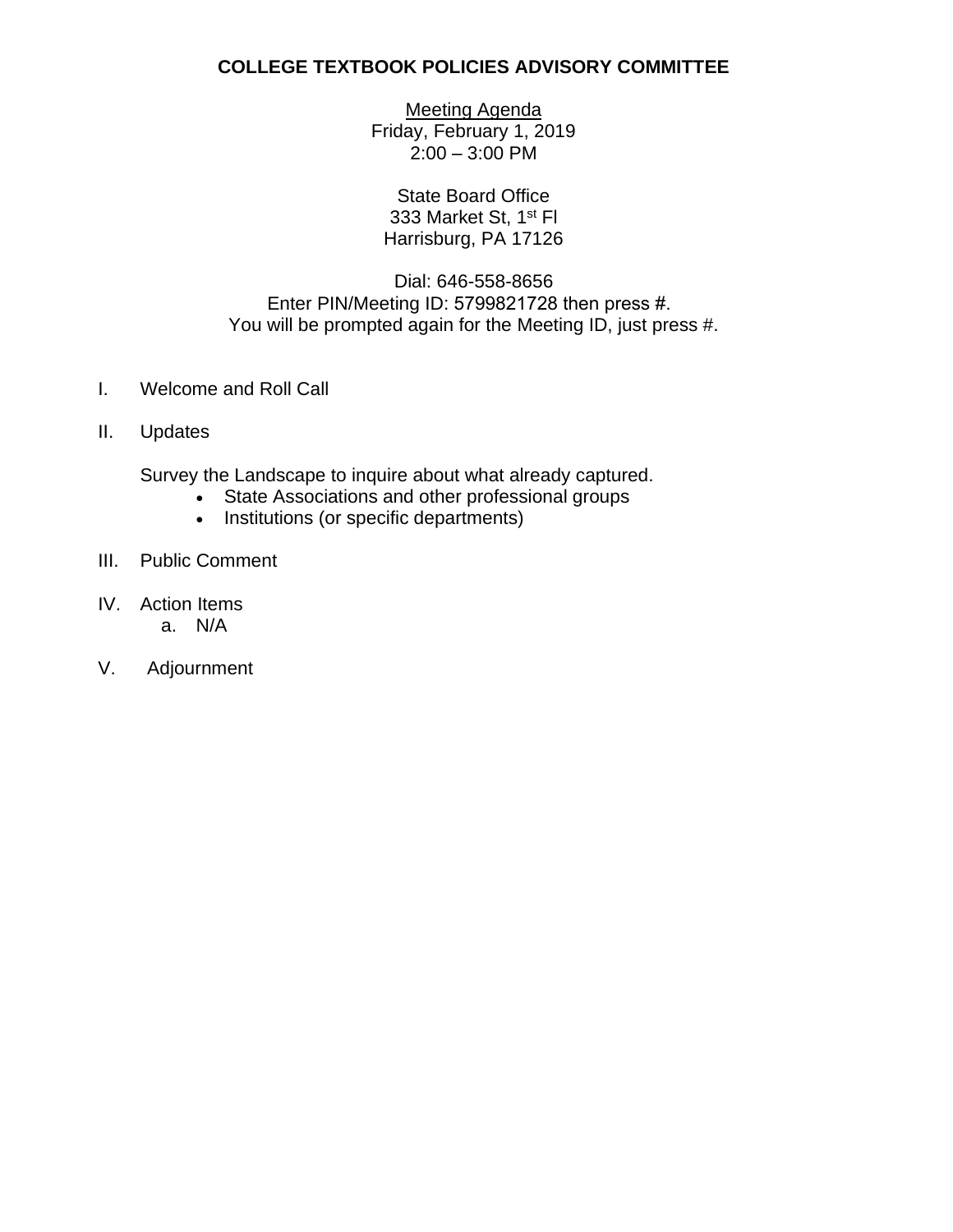Meeting Agenda Thursday, April 25, 2019 2:00 – 3:00 PM State Board Office 333 Market St, 1st Floor Harrisburg, PA 17126

#### **Number: 1 (267) 332-8737 Conference ID 8602490#**

- Welcome and Roll Call
- **New Business**

Affordable Learning Initiative

- I. Welcome and Roll Call<br>II. New Business<br>Affordable Learning Initiative<br>a. Information forwarded by State Library Staff (Susan Banks)
	- $Q & A$
- Updates
- **Public Comment** b. Q & A<br>III. Updates<br>IV. Public Comment<br>V. Action Items
- - $N/A$
- a. N/A<br>VI. Adjournment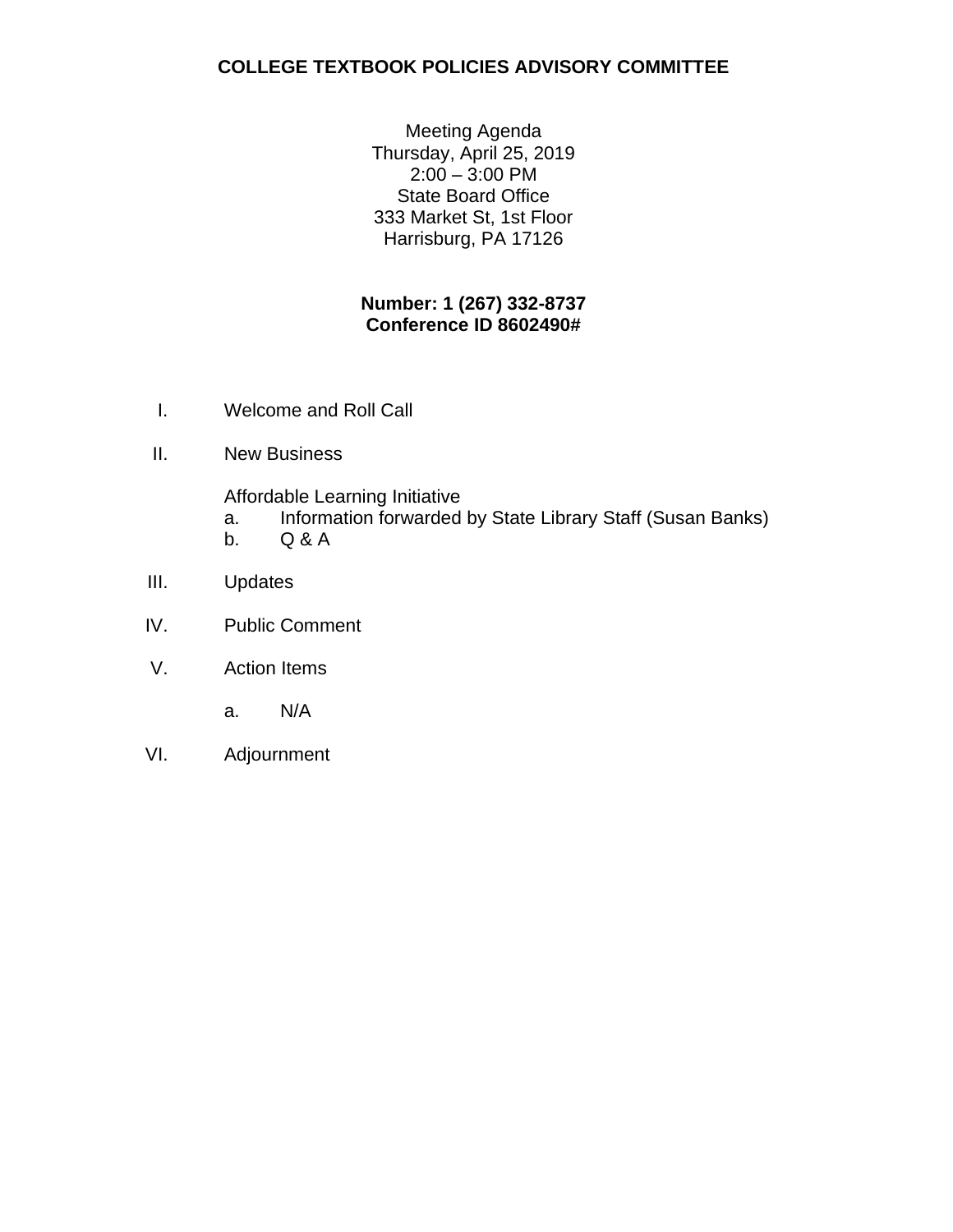Meeting Agenda Thursday, July 25, 2019 3:00 – 4:00 PM

State Board Office 333 Market St, 1<sup>st</sup> Floor Harrisburg, PA 17126

#### **Number: 1 (267) 332-8737 Conference ID 97418696#**

- I. Welcome and Roll Call
- II. New Business
- III. Updates
	- Sarah Green, Director, Bureau of State Libraries
	- Richard Hershman, Vice President of Government Relations, National Association of College Stores
- IV. Public Comment
- V. Action Items a. N/A
- VI. Adjournment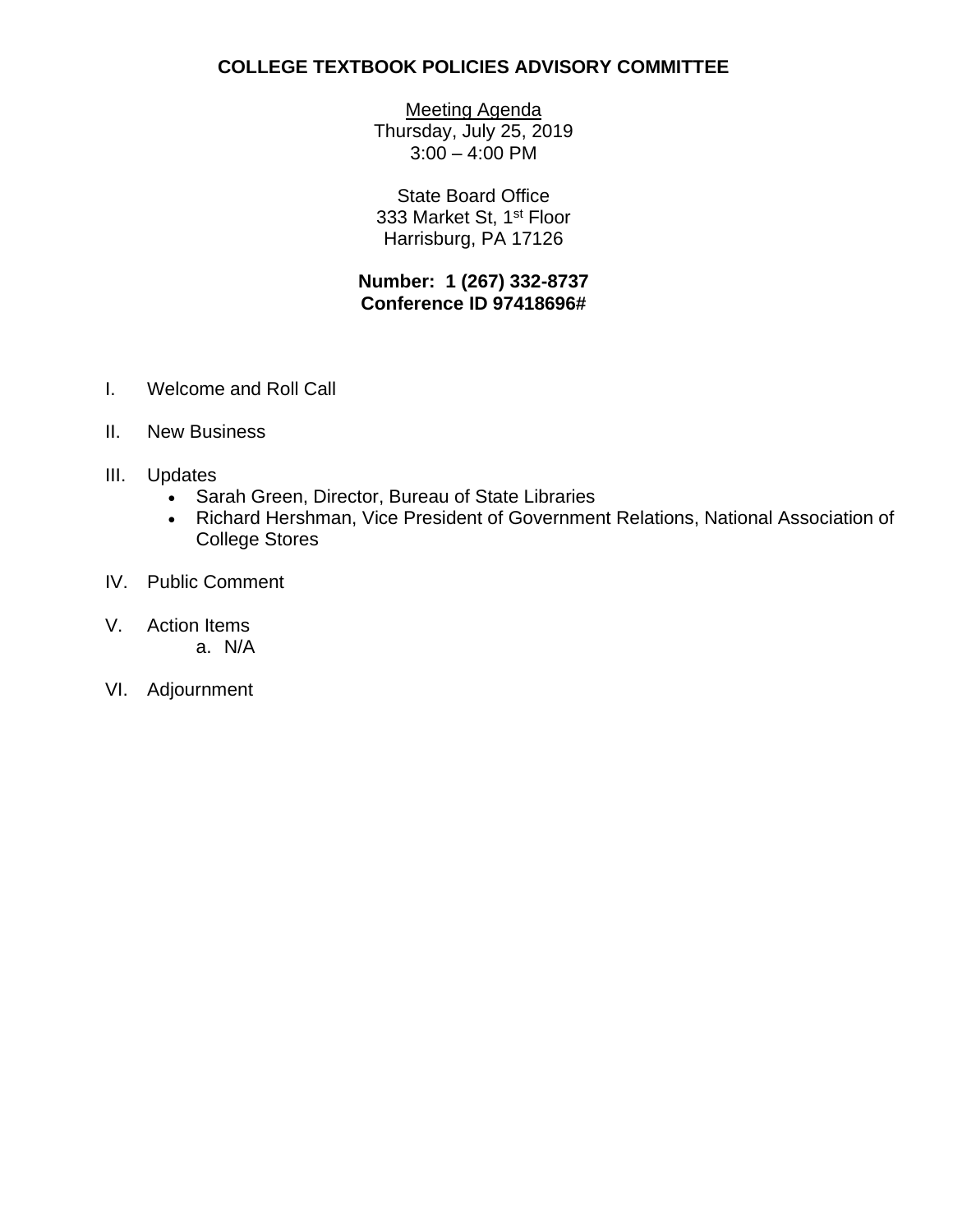Meeting Agenda Tuesday, October 15, 2019 1:00 – 2:00 PM

State Board Office 333 Market St, 1<sup>st</sup> Floor Harrisburg, PA 17126

 **Conference ID: 534007212# Number: 1 (267) 332-8737** 

- I. Welcome and Roll Call
- II. New Business
- III. Updates Update on OER Summit—August 9, 2019
- IV. Public Comment
- V. Action Items
- VI. Adjournment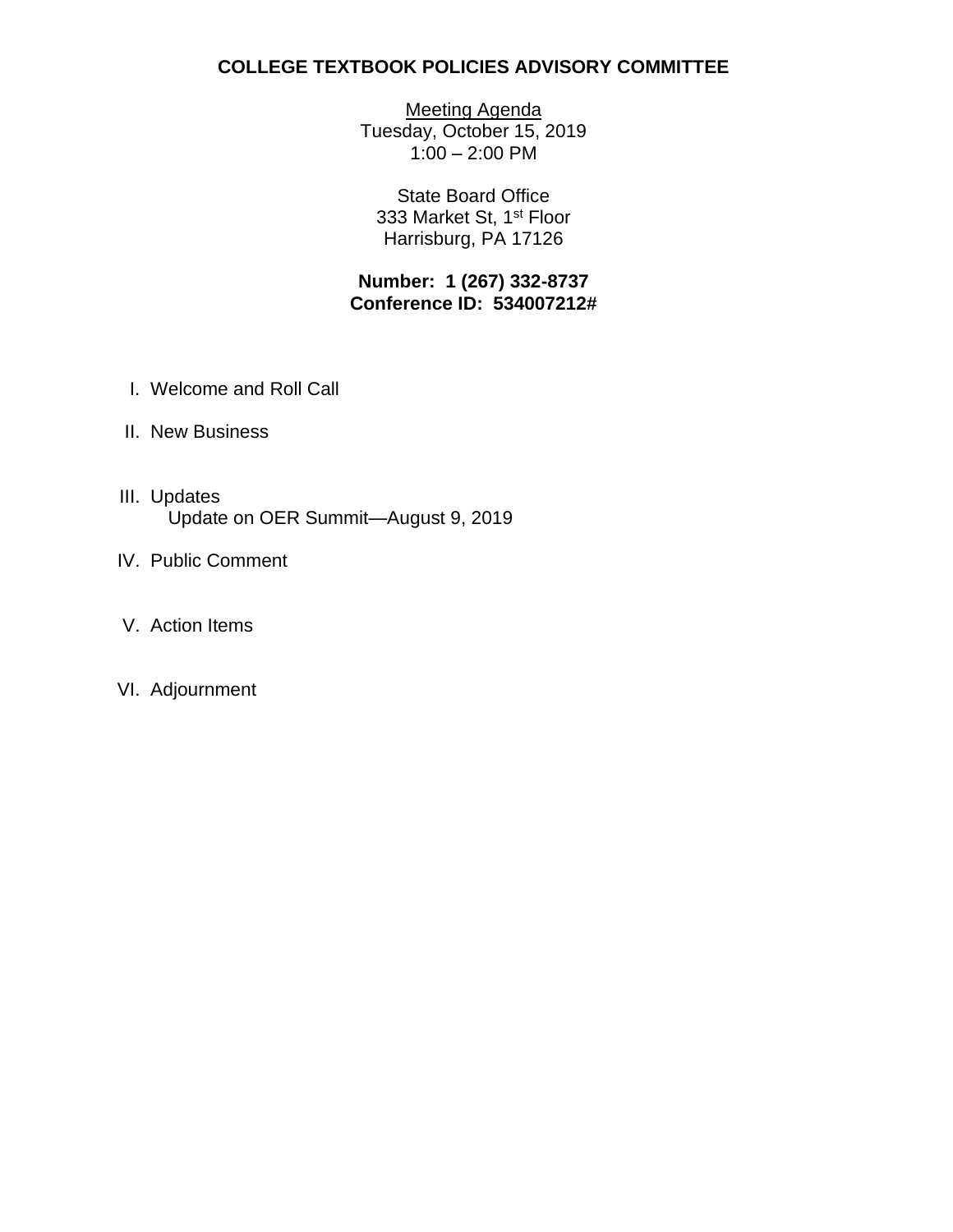Meeting Agenda Friday, January 31, 2020 2:00 – 3:00 PM

State Board Office 333 Market St, 1<sup>st</sup> Floor Harrisburg, PA 17126

#### **Number: 1 (267) 332-8737 Conference ID 473636645#**

- I. Welcome and Roll Call
- II. New Business
	- Higher Education Funding Commission
	- Impact of Textbook Affordability Programs
- III. Updates
	- College Affordability Act (H.R.4674) <https://www.congress.gov/116/bills/hr4674/BILLS-116hr4674ih.pdf>
	- Inclusive access lawsuit
- IV. Public Comment
- V. Action Items
- VI. Upcoming Meeting Dates: April 24 @ 11:00 a.m. October 30 @ 11:00 a.m. July 31 @ 11:00 a.m.
- VII. Adjournment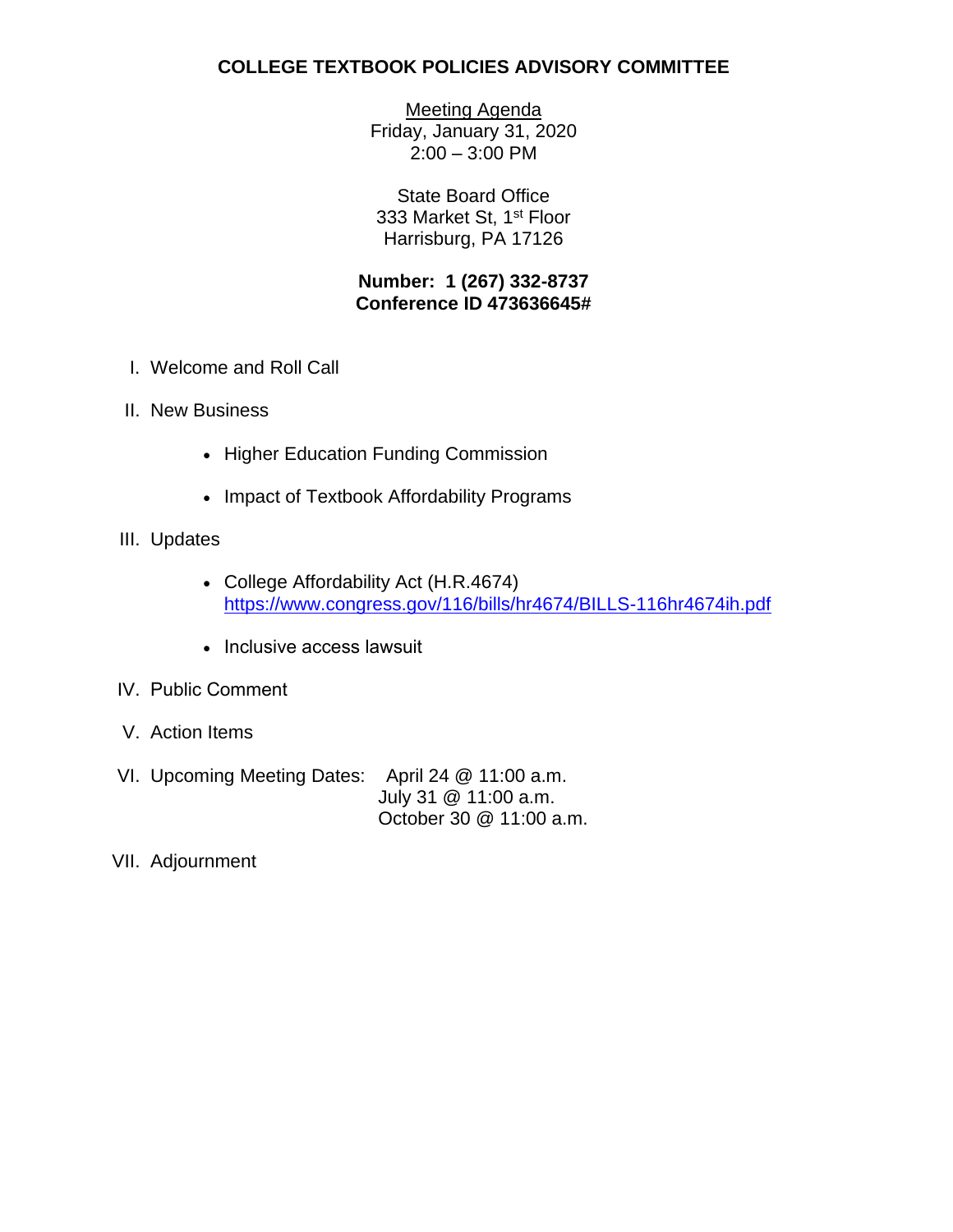Meeting Agenda Friday, April 24, 2020

11:00 AM – 12 Noon

#### VIRTUAL MEETING

#### **Conference ID: 517121456# Number: 1 (267) 332-8737**

- I. Welcome and Roll Call
- II. New Business
	- New report—Inflection Point: Educational Resources in U.S. Higher Education, 2019 <https://www.onlinelearningsurvey.com/reports/2019inflectionpoint.pdf>
- III. Updates
	- COVID 19
- IV. Public Comment
- V. Action Items
- October 30 @ 11:00 a.m. VI. Upcoming Meeting Dates: July 31 @ 11:00 a.m..
- VII. Adjournment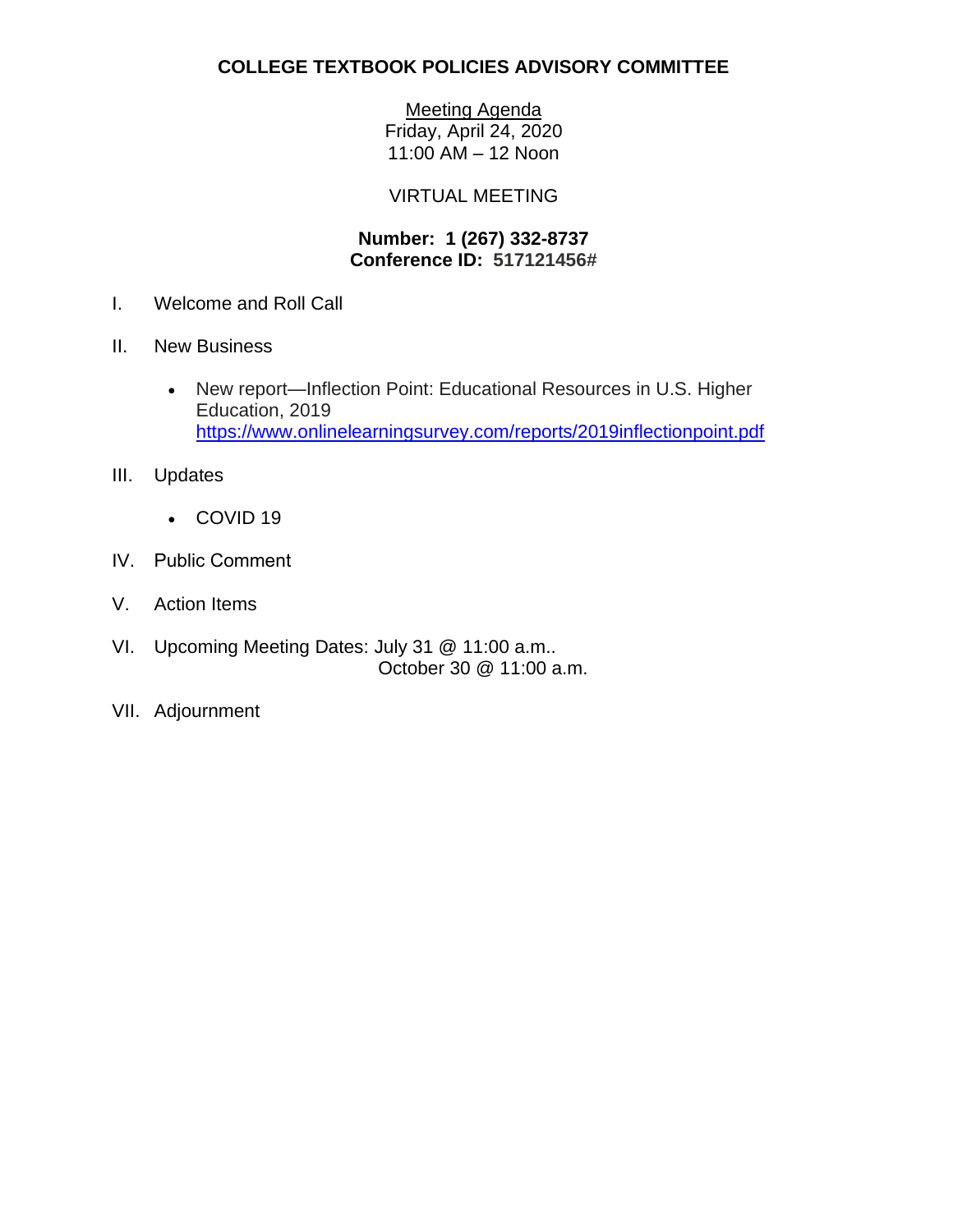Meeting Agenda Friday, July 31, 2020 11:00 AM to 12:00 NOON

Virtual / Skype

#### **Number: 1 (267) 332-8737 Conference ID 928680191#**

- I. Roll Call
- II. Welcome *Deputy Secretary Noe Ortega*
- III. New Business
	- Textbook Affordability Report *Dr. Kimberly McCurdy*
	- Seeking volunteers for the writing and planning team
	- • Volunteers will meet before the next quarterly meeting to develop timeline and make determinations about content
- IV. Updates –*Mike Dotts* 
	- US PRIG--follow up on 2014 survey ["Fixing the Broken Textbook Market"](https://uspirg.org/feature/usp/fixing-broken-textbook-market)
	- National Association of College Stores: Textbook Affordability Conference [\(https://tac.nacs.org/\)](https://tac.nacs.org/)
		- o **Cross-Campus Affordability Task Force Efforts**  (Guest Speaker: Dr. Sean Hendricks)
		- o **Student Advocacy & the Impact on Your Campus**  (Guest Speaker: Rachel Fleischer)
		- o **Faculty Perspectives on Affordability Initiatives**  (Guest Speaker: Dr. Thao Ha)
	- COVID-19 *Deputy Secretary Noe Ortega*
- V. Public Comment
- VI. Action Items
- VII. Upcoming Meeting Dates: October 30 @ 11:00 a.m.
- VIII. Adjournment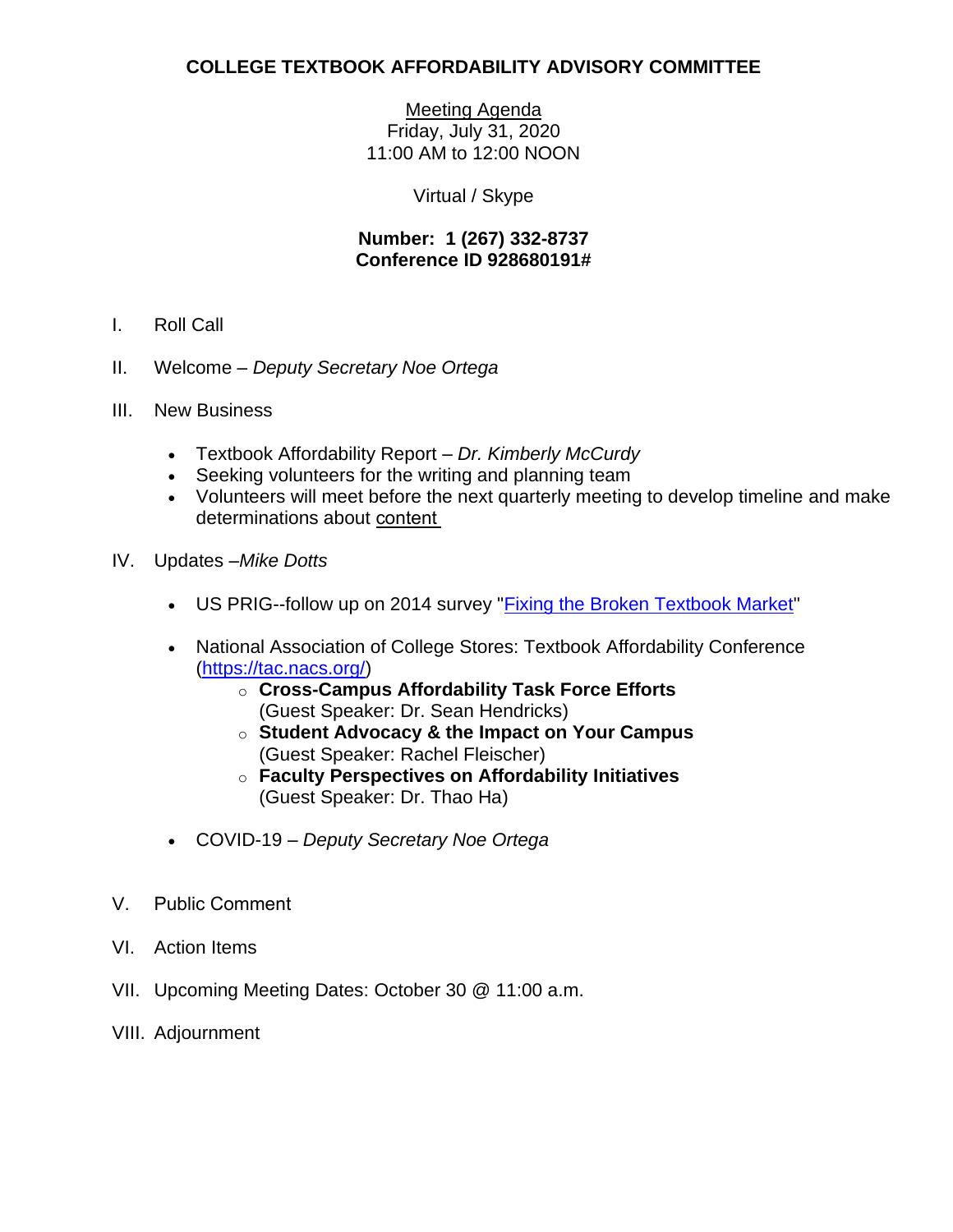Meeting Agenda Friday, October 30, 2020 11:00 AM to 12:00 NOON

Virtual / Skype

#### **Number: 1 (267) 332-8737 Conference ID 590036941#**

- I. Roll Call
- II. Welcome *Acting Deputy Secretary, Patricia Landis*
- III. New Business
	- Announcement of new Deputy Secretary for Postsecondary and Higher Education
	- Textbook Affordability Report *Dr. Kimberly McCurdy*
	- Update on status and timeline for report
- IV. Updates
	- COVID-19 *Patricia Landis*
- V. Public Comment
- VI. Action Items
- VII. Upcoming Meeting Dates:

January 28, 2021 at 11 am<br>April 29, 2021 at 11 am July 29, 2021 at 11 am October 28, 2021 at 11 am

VIII. Adjournment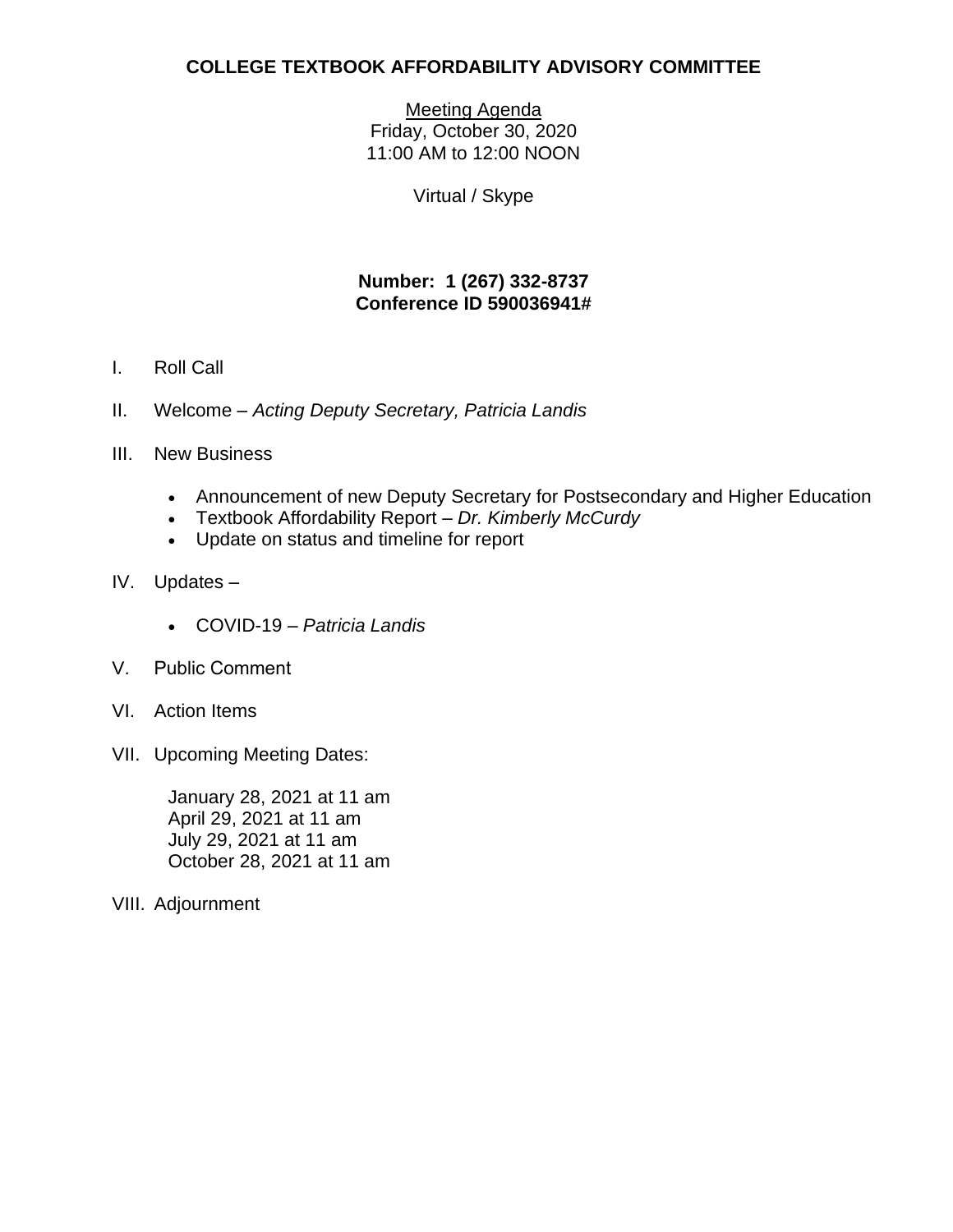Wednesday, January 27, 2021 11:00 am to 12:00 pm

#### **MICROSOFT TEAMS INFO**

 Phone Conference ID: 557 936 876# [Click here to join the meeting](https://teams.microsoft.com/l/meetup-join/19%3ameeting_Nzk5NDM1ZTUtNWE0NC00YTY2LTgzMTYtMzA2MWEwNzgxNzk1%40thread.v2/0?context=%7b%22Tid%22%3a%22418e2841-0128-4dd5-9b6c-47fc5a9a1bde%22%2c%22Oid%22%3a%227ee5f484-1dec-4799-8b0a-f257a87cd429%22%7d)  **Or call in (audio only)**  267.332.8737

#### Agenda

#### **11:00 am Roll Call**

#### **11:05 am Welcome**

Acting Deputy Secretary, Dr. Tanya I. Garcia

#### **11:10 am New Business**

*Office of Commonwealth Libraries Affordability and Equity in Higher Education Mini-Grants to Support Open Educational Resources (OER)*  Mike Dotts

*Textbook Affordability Report Deadlines and Next Steps*  Dr. Kimberly McCurdy

#### **11:20 am Updates**

*Best Practices and Innovative Use of Federal Relief Funds for Instructional Materials*  Advisory Committee Members

#### **11:30 am Public Comment**

#### **11:35 am Action Items**

*Topics to Be Considered for Future Meetings*  Advisory Committee Members

#### **11:55 am 2021 Future Meeting Dates**

April 28, 2021 July 28, 2021 October 27, 2021

#### **12:00 pm Adjourn**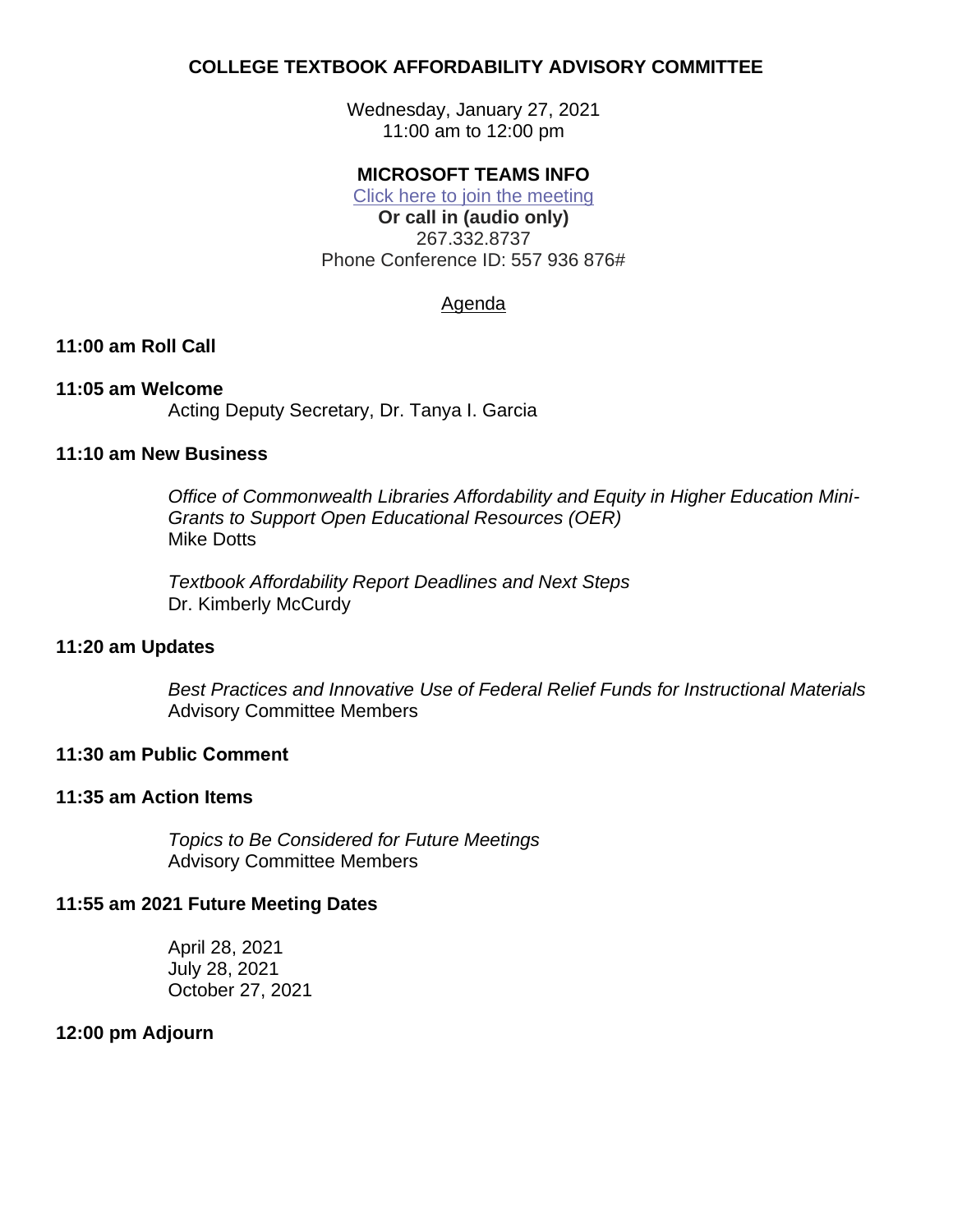Wednesday, April 28, 2021 11:00 am to 12:00 pm

#### **MICROSOFT TEAMS INFO**

**[Click here to join the meeting](https://teams.microsoft.com/l/meetup-join/19%3ameeting_MGYyMjgzZTYtZjAxNy00MmUwLTk3NjAtNTg2M2RkYTAxYWJl%40thread.v2/0?context=%7b%22Tid%22%3a%22418e2841-0128-4dd5-9b6c-47fc5a9a1bde%22%2c%22Oid%22%3a%227ee5f484-1dec-4799-8b0a-f257a87cd429%22%7d)** 

#### **Or call in (audio only)**  267.332.8737

Phone Conference ID: 444 933 813#

#### Agenda

#### **11:00 am Roll Call**

#### **11:05 am Welcome**

Acting Deputy Secretary, Dr. Tanya I. Garcia

#### **11:10 am Presentation: PA GOAL: Pennsylvania Grants for Open and Affordable Learning**

Alison Bradley, Partnership for Academic Libraries Collaboration and Innovation (PALCI) Introduced by Sarah Greene, Office of Commonwealth Libraries

#### **11:35 am Group Discussion: Best Practices in Open Educational Resources**

#### **11:50 am Committee Member Updates**

*Best Practices and Innovative Use of Federal Relief Funds for Instructional Materials*  Advisory Committee Members

#### **11:55 am Public Comment**

#### **12:00 pm Adjourn**

#### **2021 Future Meeting Dates**  July 28, 2021 October 27, 2021